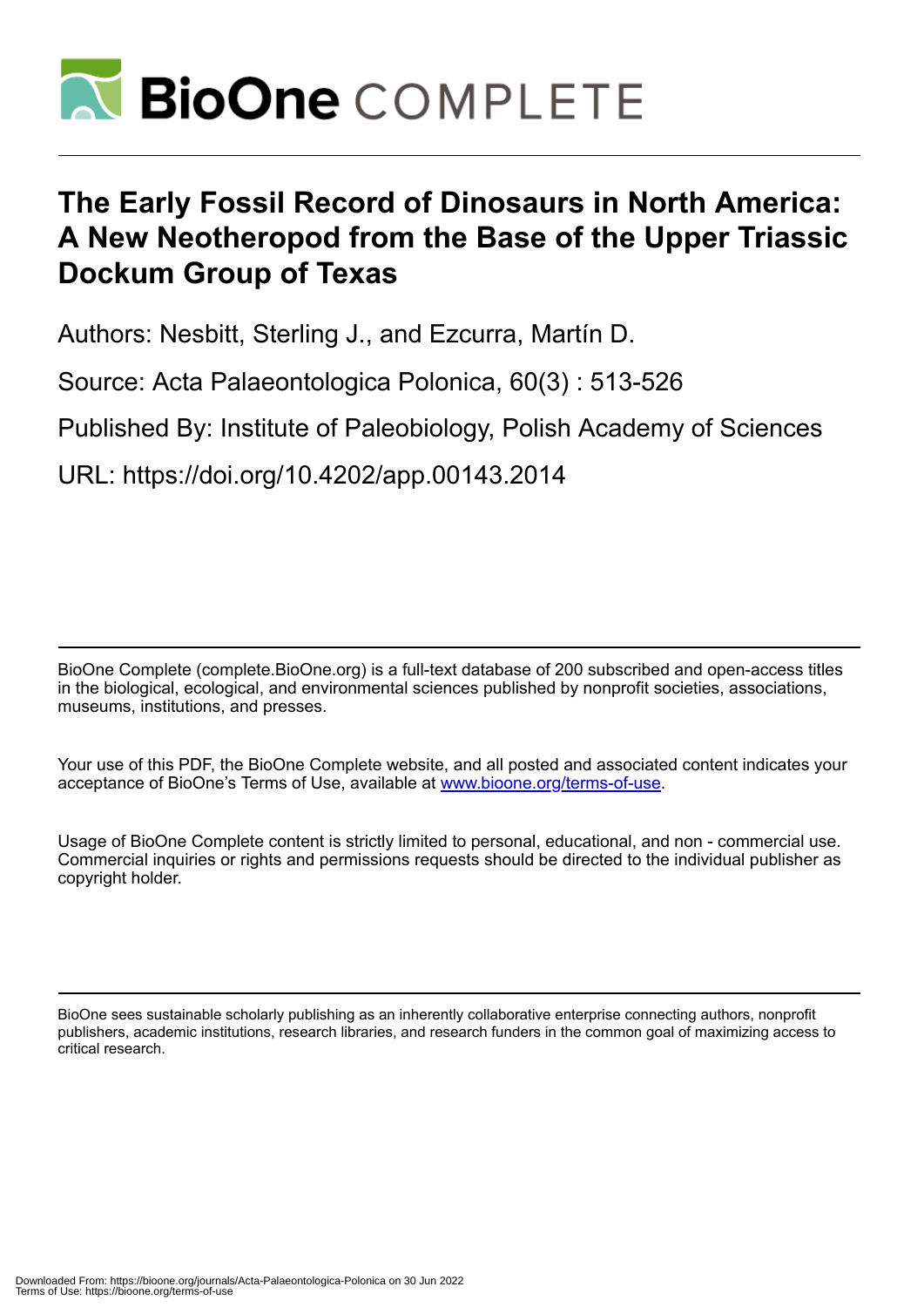# The early fossil record of dinosaurs in North America: A new neotheropod from the base of the Upper Triassic Dockum Group of Texas

### STERLING J. NESBITT and MARTÍN D. EZCURRA



Nesbitt, S.J. and Ezcurra, M.D. 2015. The early fossil record of dinosaurs in North America: A new neotheropod from the base of the Upper Triassic Dockum Group of Texas. *Acta Palaeontologica Polonica* 60 (3): 513–526.

The dinosaur record from the stratigraphically-lowest portions of Upper Triassic deposits of western North America is poor and only consists of a handful of fragmentary hind limb elements. Here we present an articulated segment of the ankle region of a dinosaur that consists of the distal ends of the tibia and fibula and a complete astragalocalcaneum. Additionally, we suggest that an isolated femur and maxilla from the same locality may belong to the same taxon. Using the most comprehensive analysis of early theropod relationships currently available, we determined that the new specimen pertains to a coelophysoid neotheropod (i.e., more closely related to *Coelophysis bauri* than to *Allosaurus fragilis*). The stratigraphic position of the locality where the new specimen was discovered is equivalent to the famous Otis Chalk localities and this set of localities likely predates the rest of the Dockum Group and possibly the entirety of the fossiliferous portion of the Chinle Formation on the Colorado Plateau. Therefore, the new specimen represents one of the oldest neotheropods. Accordingly, neotheropods were present at or just after the onset of both the Chinle Formation and Dockum Group deposits.

Key words: Dinosauria, Archosauria, Neotheropoda, phylogeny, Norian, Otis Chalk, North America.

*Sterling J. Nesbitt [sjn2104@vt.edu], Department of Geosciences, Virginia Polytechnic Institute and State University, Blacksburg, Virginia, 24061, USA.*

*Martín D. Ezcurra [martindezcurra@yahoo.com.ar], School of Geography, Earth and Environmental Sciences, University of Birmingham, Edgbaston, Birmingham B15 2TT, UK.*

Received 23 November 2014, accepted 28 April 2015, available online 13 July 2015.

Copyright © 2015 S.J. Nesbitt and M.D. Ezcurra. This is an open-access article distributed under the terms of the Creative Commons Attribution License, which permits unrestricted use, distribution, and reproduction in any medium, provided the original author and source are credited.

# Introduction

The early dinosaur record from the Upper Triassic has greatly improved over the last twenty five years (Brusatte et al. 2010; Langer et al. 2010; Irmis 2011; Benton et al. 2014; Langer 2014). Specifically, the well preserved and nearly complete remains of early saurischian dinosaurs from the Ischigualasto Formation in Argentina (Casamiquela 1967; Sereno and Novas 1992; Sereno et al. 1993; Martínez and Alcober 2009; Ezcurra 2010a; Martinez et al. 2011) and Santa Maria sequence in southern Brazil (Colbert 1970; Bonaparte 1999; Langer et al. 1999; Leal et al. 2004; Cabreira et al. 2011) have greatly improved our understanding of the detailed anatomy, phylogenetic relationships, and character transformations among the earliest members of Dinosauria. The wealth of information derived from the most complete early dinosaurs from these deposits now allows more fragmentary records of dinosaurs from other portions of Pangea to be incorporated

*Acta Palaeontol. Pol.* 60 (3): 513–526, 2015 http://dx.doi.org/10.4202/app.00143.2014

into larger studies of early dinosaur macroevolutionary patterns (e.g., Brusatte et al. 2008).

The record of early dinosaurs from the Upper Triassic of the western portion of North America is relatively poor compared to the South American record, and only two species-level taxa (*Coelophysis bauri*, Colbert 1989 and *Tawa hallae*, Nesbitt et al. 2009b) are known from both substantial cranial and postcranial material. Nearly the entire record of the early dinosaurs from North America consists of fragmentary or isolated limb bones (e.g., Hunt et al. 1998; Nesbitt et al. 2007; Nesbitt and Chatterjee 2008) or partial skeletons consisting of mainly hindlimb material (Padian 1986). Although the record is fragmentary, a number of substantial revisions of previous identifications (e.g., Ezcurra 2006; Nesbitt and Chatterjee 2008) of a higher diversity of early dinosaurs (Hunt et al. 1998) determined that the Upper Triassic dinosaur record of North America consists solely of what are currently considered theropod dinosaurs (Nesbitt et al. 2007; 2009b; Irmis et al. 2007a; Ezcurra and Brusatte 2011). Of the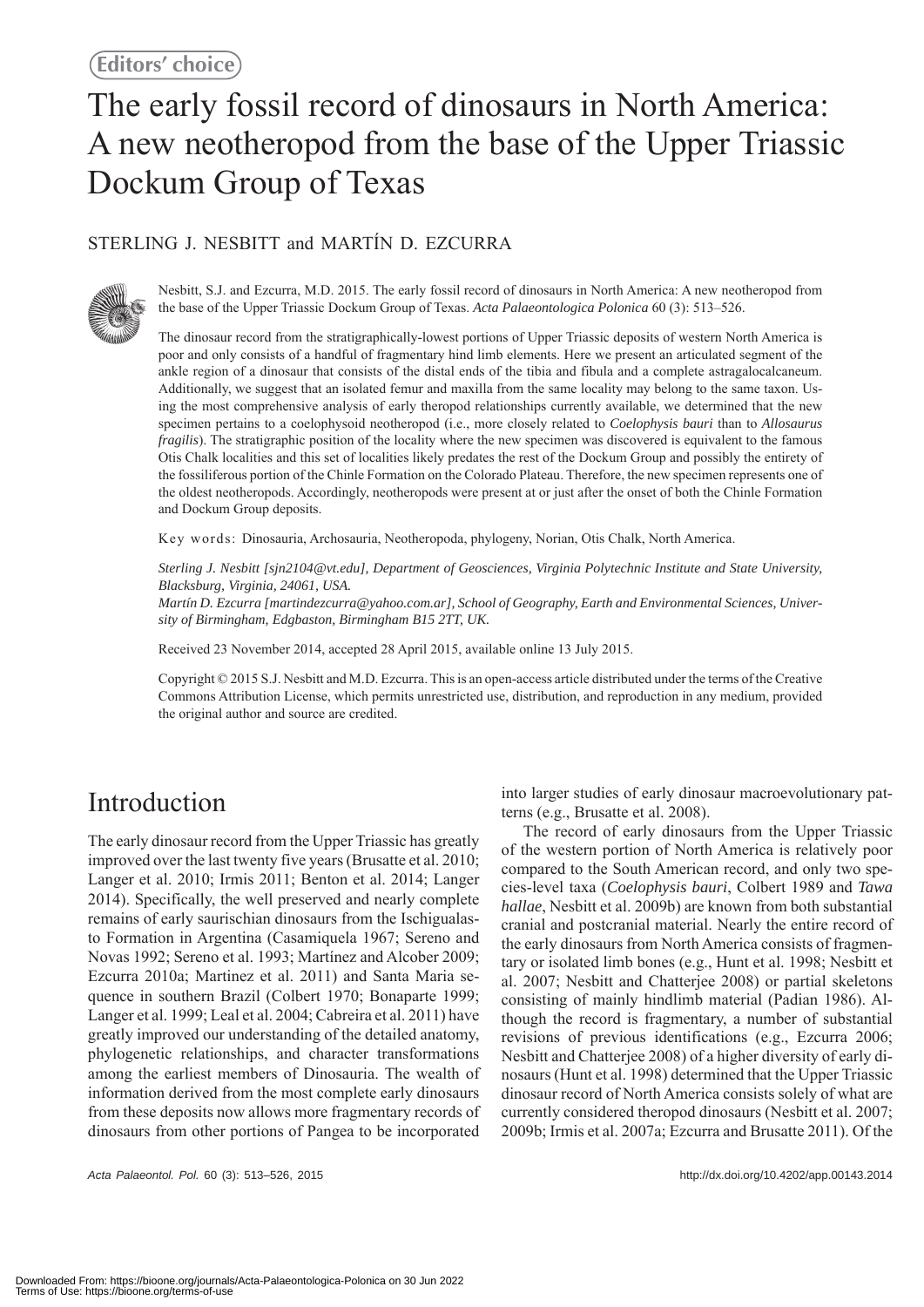published records, most occur in the upper half of the Chinle Formation and Dockum Group, and comparatively very few specimens have been identified from the lower portion of these Upper Triassic units. *Camposaurus arizonensis* (Hunt et al. 1998; Ezcurra and Brusatte 2011), a specimen from the *Placerias* Quarry in eastern Arizona, is the only named dinosaur from lower part of the Chinle Formation, dated to  $\sim$ 220 Ma (Ramezani et al. 2014), and thus far, no theropod has been reported from the equivalent or possibly older deposits of the Dockum Group.

Here we describe an articulated tibia, fibula and astragalocalcaneum of a dinosaur attributed to a new taxon of neotheropod dinosaur from near the famous Otis Chalk localities in the Dockum Group in western Texas, USA (Fig. 1). An isolated partial maxilla and isolated partial femur collected at the same locality may either belong to the same individual or species-level taxon. Within the Dockum Group, the stratigraphic position of this locality is hotly debated, but appears to be one of the lowest vertebrate producing localities in the Dockum Group and, in turn, the specimen may be one of the oldest neotheropod records to date.

*Institutional abbreviations*.—AMNH, American Museum of Natural History, New York, USA; CM, Carnegie Museum of Natural History, Pittsburg, USA; GR, Ghost Ranch Ruth May Museum of Paleontology, Ghost Ranch, USA; MB, Museum für Naturkunde der Humboldt Universität, Berlin, Germany; MCP, Museu de Ciências e Tecnologia, Porto Alegre, Brazil; NMT, National Museum of Tanzania, Dar es Salaam, Tanzania; PEFO, Petrified Forest National Park, Petrified Forest, USA; PULR, Paleontología, Universidad Nacional de La Rioja, Argentina; PVSJ, División de Paleontología de Vertebrados del Museo de Ciencias Naturales y Universidad Nacional de San Juan, Argentina; QG, Zimbabwe Natural History Museum, Bulawayo, Zimbabwe; SAM, Iziko South African Museum, Cape Town, South Africa; TMM, Vertebrate Paleontology Laboratory, University of Texas at Austin, USA; UCMP, University of California Museum of Paleontology, Berkeley, USA; ZPAL, Institute of Paleobiology of the Polish Academy of Sciences, Warsaw, Poland.

*Other abbreviations*.—CI, consistency index; LAG, line of arrested growth; MPT, most parsimonius tree; RI, retention index.

# Geological and geographical setting

The exact geographic coordinates of the locality (Dockum Site 7 General =  $HO-7-1-41$ ; locality TMM 41936) of the new dinosaur specimen is unknown, but was reported to occur about eight miles southeast of Big Spring, Howard County, Texas (TMM archives). The locality was discovered and collected by the Works Progress Administration paleontology team tasked to collect vertebrate fossils in Texas from



Fig. 1. Map of the type locality of *Lepidus praecisio* gen. et sp. nov. near Signal Peak, southeast of Big Spring, Texas. The dotted circle is the approximate area that holotype came from and its relationship to the famous Otis Chalk localities.

1939−1941. According to the field logs of the 1941 work in Howard County, Texas, Dockum Site 7 General (locality TMM 41936), its fossils were collected during the middle of February of 1941 (TMM unpublished field report).

Using Google Earth (accessed on 30 April 2014) and 7.5 minute topographical maps (provided by the U.S. Geological Survey), we were able to deduce that the specimens were mostly likely found in the vicinity of Signal Peak (Moss Creek Lake Quadrangle, Texas-Howard Co., 7.5 minute series). Here, the Triassic exposures occur on the edges of the eponymous topographic feature and in small outcrops in the immediate area. The Triassic beds in this area are mapped as the same unit as those in the classic Otis Chalk localities (Lehman and Chatterjee 2005), a set of highly fossiliferous localities that have produced tens of species-level taxa (Gregory 1945; Elder 1978; Stocker 2013a) and the assemblage form the basis for the Otischalkian land-vertebrate faunachron (Hunt and Lucas 1991; Lucas 1998). Higher stratigraphic units or vertebrate fossils indicating a younger age (e.g., the phytosaur *Machaeroprosopus pristinus*) have not been reported from the area.

The correlation of exposures of Upper Triassic strata in the area of Otis Chalk, Howard County (~15 miles east southeast of Big Spring; Fig. 1), to the rest of the Dockum Formation remains unresolved because of the lack of outcrop linking the Otis Chalk area to other sections of the Dockum Group. For example, Lehman (1994) correlated the exposures of Triassic rocks in the Otis Chalk area with the Cooper Canyon Member found around Post, Texas (Garza County) in the middle part of the Dockum Group, based on lithostratigraphy, whereas Lucas and Anderson (1993a, b) correlated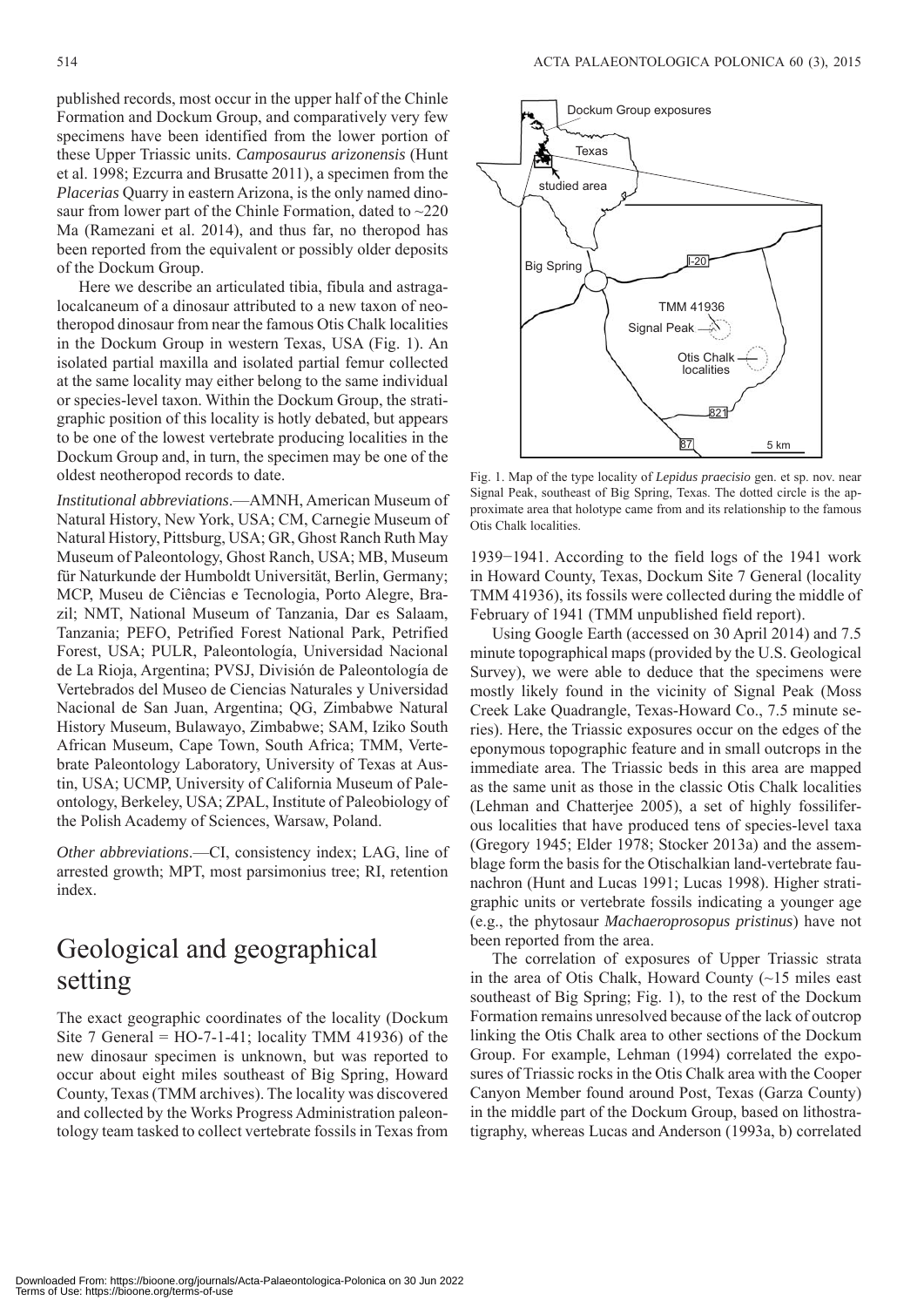the exposures of Triassic rocks in the Otis Chalk area to the base of the Dockum Formation  $($ = "pre-Tecovas horizon") based on biostratigraphy. Recent interest in correlating the Otis Chalk fossil beds with the rest of the Dockum Formation has resulted in somewhat of a compromise between the two entrenched hypotheses. Martz (2008), followed by Stocker (2013a), hypothesized that the Cooper Canyon Member encompasses nearly all of the Upper Triassic strata in Garza County to Howard County, Texas, and that the Otis Chalk localities, and surrounding area, should be correlated to near the base of the Cooper Canyon Member. Therefore, based on current knowledge of correlations of Dockum Group strata, the Otis Chalk localities are located low in the Dockum Group.

As with the stratigraphic level of the Otis Chalk localities, the age is also difficult to narrow down because there are no radioisotopic dates available for the Dockum Group. Currently, the age of the Otis Chalk localities is only calculated based on biostratigraphy of vertebrates (Hunt and Lucas 1991; Stocker 2013a, b). The presence of *Paleorhinus* (sensu Stocker 2013a, b; Butler et al. 2014) at the Otis Chalk localities with the absence of *Leptosuchus* (sensu Stocker 2010) suggest an age older than that recovered from the leptosuchomorph-bearing strata of the Blue Mesa Member of the Chinle Formation (Parker and Martz 2011). Given that the base of the Blue Mesa Member has been radiometrically dated to ~223 Ma (Irmis et al. 2011; Ramezani et al. 2011, 2014), the Otis Chalk localities are probably at least older than 223 Ma, or at the youngest, lower Norian. Additionally, palynomorphs have not been reported from the Otis Chalk area, thus hampering independent means of correlation. The age of the Otis Chalk localities could be older, but at this time it is not clear without any means of temporal evaluation from biostratigraphically-independent data (Stocker 2013a).

### Material

All of the specimens from TMM 41936 were found on the surface and none of the bones were collected in situ. The red mudstone matrix covering each specimen, the quality of bone preservation, and the white to yellow general color of each specimen indicates that all of the specimens originated from the same locality and general horizon, as described in the field reports of Grayson Meade (TMM unpublished field report). Dozens of fragments were collected, including limb bone fragments, unidentified fragments, the theropod material described here, and dozens of small archosauromorph vertebrae. Few of the elements are identifiable beyond Archosauromorpha. Nonetheless, we have positively identified from this assemblage the theropod described here, a pseudosuchian tibia that shares synapomorphies with shuvosaurids (TMM unnumbered; Nesbitt 2007), a partial phytosaur premaxilla (TMM unnumbered), and the distal end of a drepanosaurid femur (TMM unnumbered).

# Systematic paleontology

Archosauria Cope, 1869 sensu Gauthier and Padian 1985

Theropoda Marsh, 1881 sensu Gauthier 1986 Neotheropoda Bakker, 1986 sensu Sereno 1998 Coelophysoidea Nopsca, 1928 sensu Sereno et al. 2005

#### Genus *Lepidus* nov.

*Type species*: *Lepidus praecisio* gen. et sp. nov.; monotypic, see below. *Etymology*: From Latin *lepidus*, fascinating, gender masculine.

*Diagnosis*.—As for the type species.

#### *Lepidus praecisio* sp. nov.

Fig. 2.

*Etymology*: From Latin *praecisio*, fragment or scrap; in reference to the common preservation of early dinosaurs from North America as bony fragments.

*Holotype*: TMM 41936-1.3, articulated distal ends of the left tibia and fibula and a left astragalocalcaneum (Fig. 2).

*Type locality*: Dockum Site 7 General (TMM locality 41936), just northeast of the classic Otis Chalk localities, Howard County, Texas (see above) (Fig. 1).

*Type horizon*: Otis Chalk area, Dockum Group, Upper Triassic

*Referred material*.—TMM 41936-1, fragment of left femoral shaft (Fig. 3), TMM 41936-1.1, partial left maxilla (Fig. 4).

*Diagnosis*.—*Lepidus praecisio* gen. et sp. nov. possesses an autapomorphically well-developed posterior pyramidal process on the astragalus that delimits the posterolateral margin of the tibial facet and the posteromedial portion of the facet of the fibula, and is separated from the proximal surface of the calcaneum by a shallow notch that opens dorsolaterally. Additionally, *Le. praecisio* shares the following combination of plesiomorphic and synapomorphic character states with Neotheropoda (character enumeration follows that of Nesbitt et al. 2009b and Ezcurra and Brusatte 2011): fused astragalus and calcaneum (283-1); low anterior ascending process of the astragalus (273-1); calcaneum mediolaterally compressed (291-1); proximodistally extended ridge on the posteromedial surface of the tibia (256-1); distinct scar on the anterior surface of the distal end of the tibia (333-1).

Furthermore, *Le. praecisio* can be differentiated from other Upper Triassic North American theropods by other features beyond the autapomorphies listed above. *Lepidus praecisio* is differentiated from *Camposaurus arizonensis*  by the lack of an oval depression (= medial fossa of Ezcurra and Brusatte 2011) on the medial surface of the astragalus. *Lepidus praecisio* is differentiated from *Coelophysis bauri*, the "Padian *Coelophysis*" (UCMP 129618), and *Chindesaurus bryansmalli* by the less laterally expanded posterolateral process (= lateral malleolus) of the distal end of the tibia. *Lepidus praecisio* is differentiated from *Tawa hallae* by the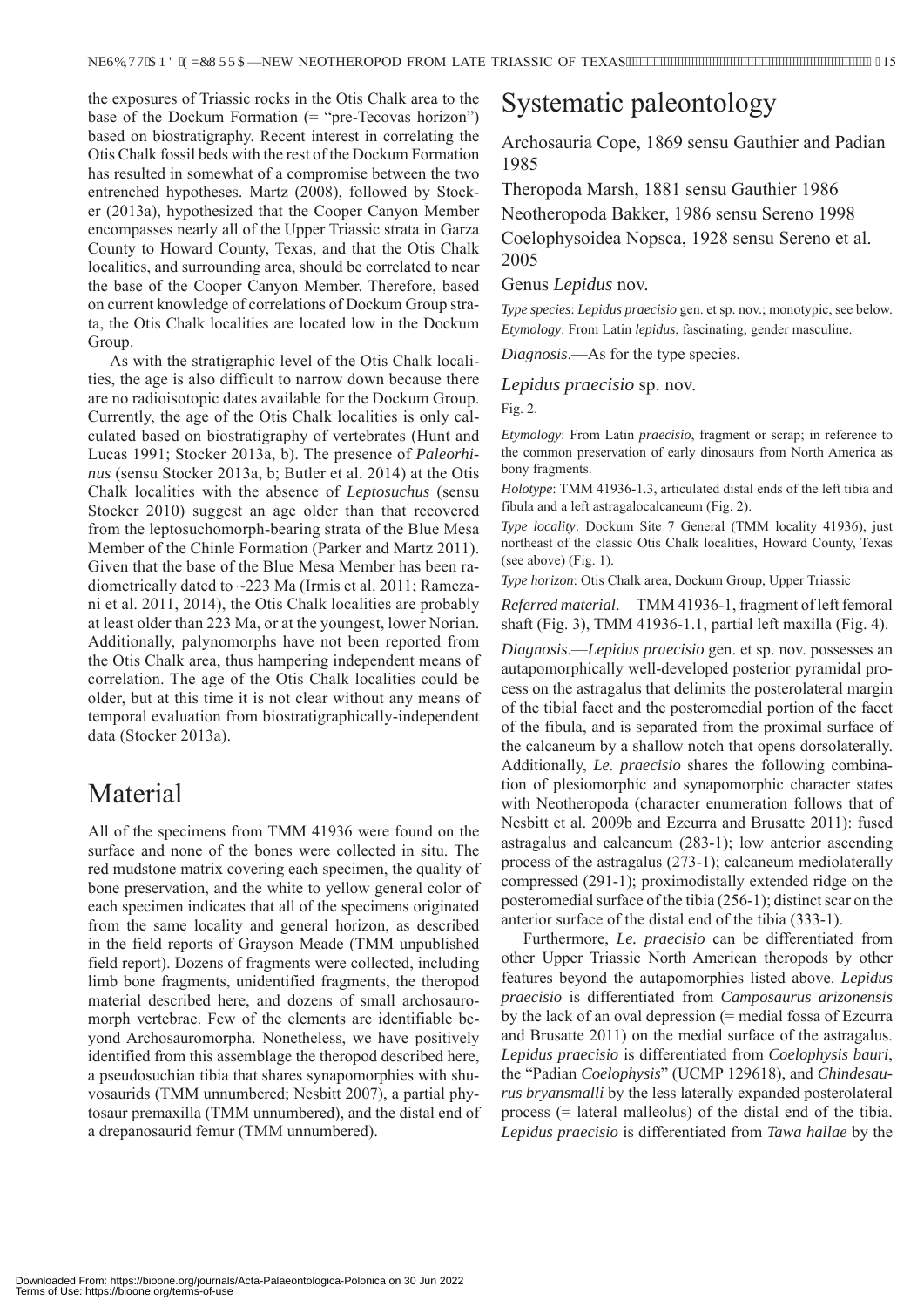presence of a proximodistally oriented ridge on the posteromedial surface of the tibia.

*Description.—TMM 41936-1.3*: The articulated tibia, fibula and astragalocalcaneum of *Le. praecisio* are well preserved with fine details of muscle scars and articulation surfaces (Fig. 2). The astragalus and the calcaneum are clearly fused together with no sign of any sutural surface or cleft. The fibula is in articulation with the astragalocalcaneum whereas the tibia is in near articulation with the astragalocalcaneum but slightly displaced laterally by about 0.5 millimeters.

*Tibia*: In overall morphology, the tibia resembles that of neotheropods. The anterior surface of the bone has a very well developed tuberosity just proximomedially to the anterior ascending process of the astragalocalcaneum (= anterior diagonal tuberosity of Ezcurra and Brusatte 2011) (Fig. 2). The tuberosity is well pronounced from the anterior surface of the tibia and the external surface consists of striated bone fibers oriented proximolaterally. A similar tuberosity, but comparatively less-developed, is present in the same position in *Camposaurus arizonensis* (Ezcurra and Brusatte 2011), the Hayden Quarry coelophysoid (GR 227), *Coelophysis bauri* (AMNH FR 30614, 30615) and *Coelophysis rhodesiensis* (cast of QG 1) but absent in *Tawa hallae* (Nesbitt et al. 2009), *Eodromaeus murphi* (Martinez et al. 2011), and *Herrerasaurus ischigualastensis* (PVSJ 373). The facet for reception of the ascending process of the astragalus of TMM 41936-1.3 is straight and slanted proximomedially at an angle about 15<sup>°</sup> to the mediolateral horizontal plane in anterior view. The medial surface of the tibia lacks the diagonal, anteriorly bowed tuberosity present in *Ca. arizonensis* (Ezcurra and Brusatte 2011), the Hayden Quarry coelophysoid (GR 227), and more weakly developed in *Co. rhodesiensis* (cast of QG 1). The distal end of the tibia possesses a distinct proximodistally oriented ridge on the posteromedial surface (Fig. 2), as occurs in neotheropods (Langer and Benton 2006) and *Eodromaeus murphi* (PVSJ 562), but absent in *T. hallae* (Nesbitt et al. 2009), *Chindesaurus bryansmalli*  (PEFO 33982), and *H. ischigualastensis* (PVSJ 373). The lateral malleolous of TMM 41936-1.3 is weakly developed beyond the shaft of the tibia and is lobe-shaped in posterior view, contrasting with the more expanded and tabular-shaped process of *Zupaysaurus rougieri* (Ezcurra and Novas 2007), *Liliensternus liliensterni* (MB R2175), and *Co. bauri* (Colbert 1989: AMNH uncatalogued). The posteromedial corner of the distal end has a distinct notch for reception of a posteromedial process on the astragalus, as occurs in several neotheropods (e.g., *Co. bauri*, AMNH FR 7239) but not in *T. hallae* (Nesbitt et al. 2009b) and *H. ischigualastensis* (PVSJ 373). The notch in *Le. praecisio* is considerably deeper in *Li. liliensterni* (MB R2175) and *Zupaysaurus rougieri* (Ezcurra and Novas 2007). Furthermore, the presence of the notch creates a sigmoidal articulation (ventrally concave on the anterior half and convex posteriorly) surface with the astragalocalcaneum when viewed in medial view (Fig. 2). The lateral surface of the distal end of tibia lacks the longitudinal sharp ridge present in *Ca. arizonensis* (Ezcurra and Brusatte

2011). The lateral malleolous appears to contact the fibula in posterior view, but this condition seems to be an artefact as a result of the lateral displacement of the tibia (see above). Therefore, the condition of TMM 41936-1.3 seems to differ from that of *Coelophysis rhodesiensis* (cast of QG 1) and *Co. bauri* (CM 11894) in which the fibula and the tibia contact each other proximal to the articulation with the astragalocalcaneum.

*Fibula*: The distal end of fibula is expanded anteroposteriorly in lateral view (Fig. 2). The distal end of the bone is asymmetric in lateral view, where the anterior portion is more distally expanded than the posterior portion. This is in contrast to the continuously convex and near symmetrical distal end of the fibulae present in *Ca. arizonensis* (UCMP 34498), *Li. liliensterni* (MB R2175), *Co. bauri* (AMNH FR 30614 *Co. rhodesiensis* (cast of QG 1), *Zupaysaurus rougieri* (PULR 076), *T. hallae* (Nesbitt et al. 2009), and *Dilophosaurus wetherilli* (UCMP 37302). The lateral surface of the fibula is smooth and lacks the distinct scar present in *T. hallae* (Nesbitt et al. 2009b). In lateral view, the distal end of the fibula is slightly larger than that of its facet with the astragalocalcaneum. In anterior view, the distal end of fibula expands slightly medially and, as a result, likely slightly overlapped the anterior surface of the ascending process of the astragalus. The shaft of the fibula is mediolaterally- and to a lesser degree, anteroposteriorly compressed relative to the shaft of the tibia.

*Astragalocalcaneum*: The astragalus and calcaneum of *Le. praecisio* are fused into an astragalocalcaneum (Fig. 2), as also occurs in hypothesized mature individuals of early neotheropod dinosaurs (e.g., *Ca. arizonensis*, UCMP 34498; *Co. bauri*, AMNH FR 30614, 30615; *Co. rhodesiensis*, cast of QG 1; *Zupaysaurus rougieri*, PULR 076). The ascending process is dorsoventrally short, about one-third the height of the astragalar body (Fig. 2). The anterior surface of the ascending process of the astragalus lacks the large fossa present in most basal neotheropods (e.g., *Co. bauri*, AMNH FR 30576; *Z. rougieri*, PULR 076; *D. wetherilli*, UCMP 37302). However, there is a subcircular blind pit between the base of the ascending process and the astragalar body that is likely homologous to the larger fossa commonly present in early neotheropods. The anterior surface of the astragalar body possesses a very faint swelling of the horizontal tuberosity present in *Ca. arizonensis* (Ezcurra and Brusatte 2011), the Hayden Quarry coelophysoid (GR 227) and *Co. rhodesiensis*  (QR 1) (= horizontal large tuberosity of Ezcurra and Brusatte 2011). The anteromedial corner of the astragalar body is acutely angled like all dinosauromorphs (Langer and Benton 2006), but has an angle closer to 90° than the more pointed anteromedial corner present in *Ca. arizonensis* (Ezcurra and Brusatte 2011). The medial surface of the astragalar body is nearly flat with long, paralleled bone fibers decorating the surface. In contrast, in *Ca. arizonensis*, the Hayden Quarry coelophysoid, *Co. rhodesiensis* and *D. wetherilli* the medial surface of the astragalus possesses an oval fossa (Ezcurra and Brusatte 2011). The astragalus of TMM 41936-1.3 is nearly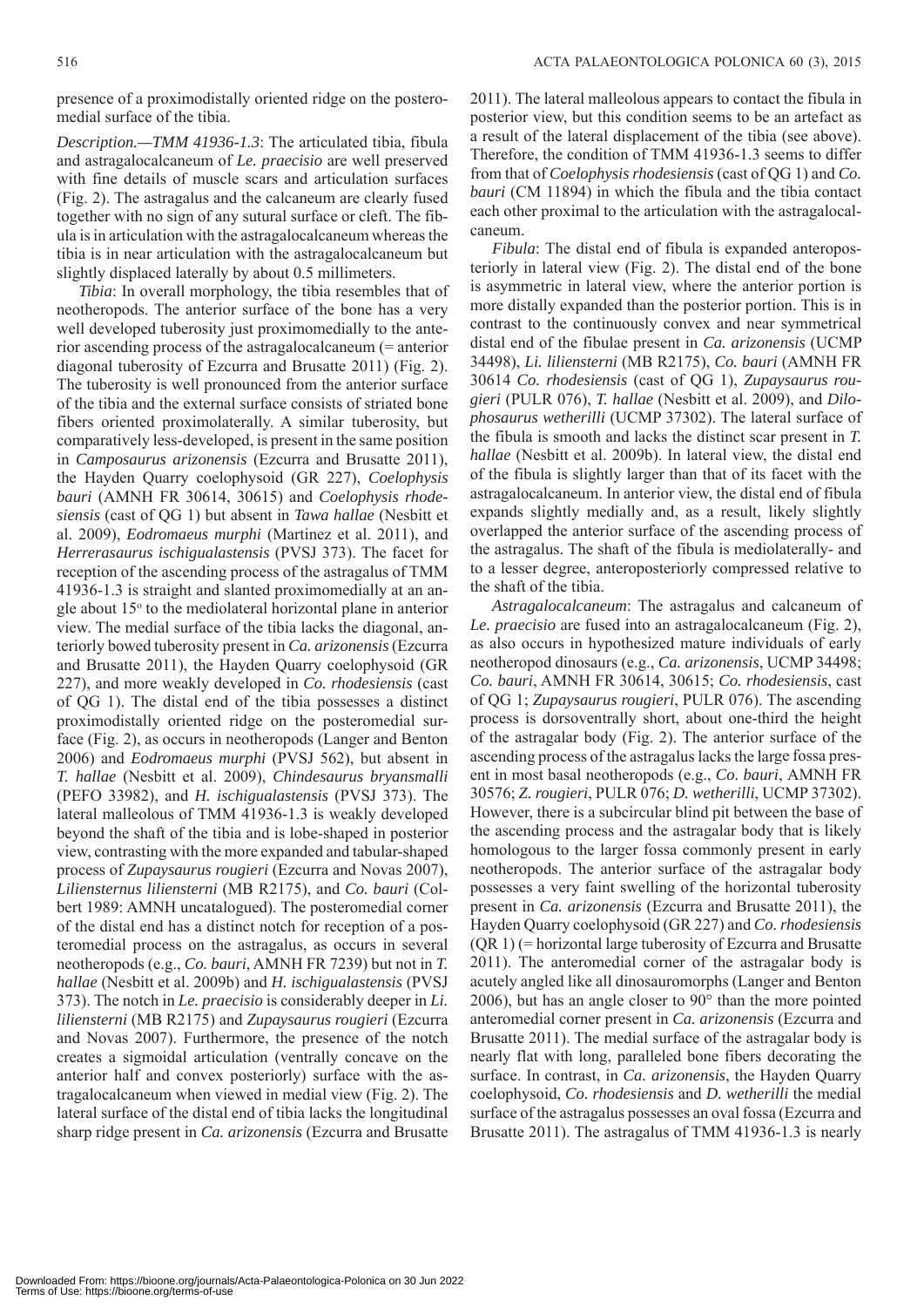

Fig. 2. Comparisons of almost naturally articulated ankle complexes of neotheropods. **A**. *Lepidus praecisio* gen. et sp. nov., Otis Chalk area, Dockum Group, Late Triassic (TMM 41936-1.3). **B**. *Camposaurus arizonensis* Hunt, Lucas, Heckert, Sullivan, and Lockley, 1998, *Placerias* Quarry*,* Chinle Formation, Late Triassic UCMP 34498), reversed. **C**. *Coelophysis bauri* Cope, 1887, *Coelophysis* Quarry, Chinle Formation, Late Triassic (AMNH FARB 30615). **D**. *Zupaysaurus rougieri* Arcucci and Coria, 2003, Colorados Formation, Late Triassic (PULR 076), reversed. Left (A, C) and right (B, D) tibia, fibula, and astragalocalcaneum in anterior  $(A_1-D_1)$ , medial  $(A_2-D_2)$ , posterior  $(A_3-D_3)$ , lateral  $(A_4-D_4)$ , and ventral  $(A_5-D_5)$  views, arrows indicate anterior direction.

symmetric in medial view, with similarly distally developed anterior and posterior sides, resembling the condition present in most basal neotheropods (e.g., *Co. bauri*, AMNH FR 30576, 30614; *Co. rhodesiensis*, cast of QG 1; *Li. lilienster-* *ni*, MB R2175; *Z. rougieri*, PULR 076; *D. wetherilli*, UCMP 37302). In contrast, in *Ca. arizonensis* the anterior edge of the astragalus is much more distally expanded than the posterior side in medial view (UCMP 34498). The posteromedial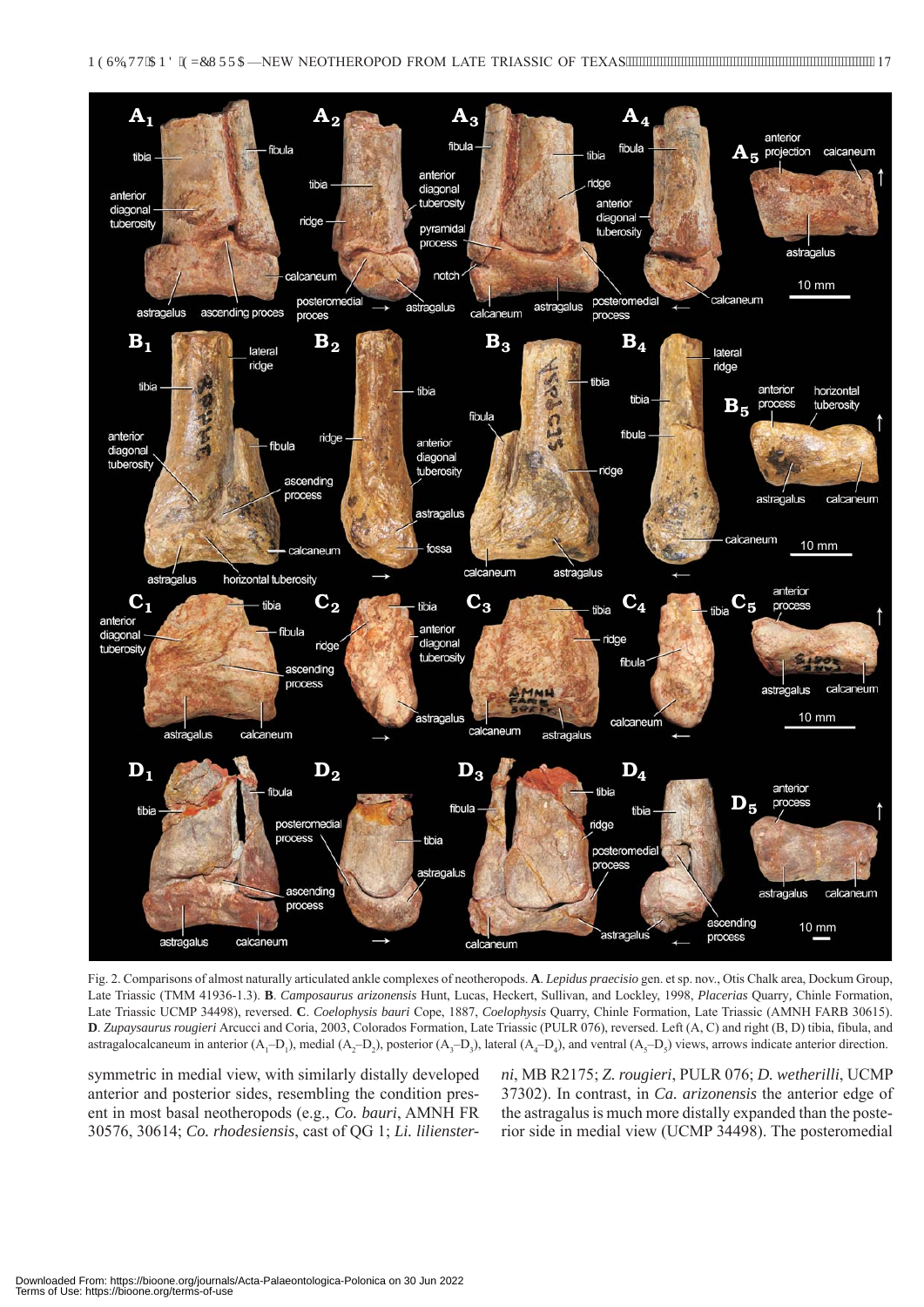corner of the astragalus of *Le. praecisio* possesses a low and blunt dorsally directed process (= posteromedial process of Ezcurra and Nova 2007) (Fig. 2), which contrasts with the more dorsally projected and pyramidal posteromedial process present in *Z. rougieri* (Ezcurra and Novas 2007) and *Li. liliensterni* (MB R2175). In posterior view, the pyramidal structure that delimits the posterolateral margin of the tibial facet and the posteromedial portion of the facet of the fibula is very well developed (Fig. 2), contrasting with the condition present in other early neotheropods (e.g., *Coelophysis bauri*, AMNH FR 30576; *Co. rhodesiensis*, Raath 1977: pl. 26d; *Li. liliensterni*, MB R2175; *Z. rougieri*, PULR 076; *D. wetherilli*, UCMP 37302), and is an autapomorphy of *Le. praecisio*. The posterior pyramidal process is of similar height to the anterior ascending process. The posterior pyramidal process may connect to the anterior ascending process, but this cannot be determined given that the tibia and fibula were preserved in tight articulation with the astragalocalcaneum. This posterior pyramidal process is separated from the proximal surface of the calcaneum by a shallow notch that opens dorsolaterally into a posterior sulcus (Fig. 2), which is also not present in any other dinosaur observed by us.

Based on the position of the posterior pyramidal process, the calcaneal portion of the astragalocalcaneum should be strongly transversely compressed as in neotheropods and unlike the condition present in *Herrerasaurus ischigualastensis* (PVSJ 373). The lateral margin of the proximal articular surface of the calcaneum is concavo-convex from anterior to posterior. The latter is a result of the asymmetric distal end of fibula, a condition that differs from that observed in most early neotheropods (see above). The lateral surface of the calcaneum portion of the astragalocalcaneum is mostly covered by a shallow concavity, which is subdivided by a low, anteriorly curved ridge as in a theropod specimen (UCMP 152645) from the Upper Triassic Canjilon Quarry (Nesbitt and Stocker 2008). The ventral surface of the astragalocalcaneum is strongly anteroposteriorly convex. The ventral margin of the astragalocalcaneum is only weakly transversely concave in anterior or posterior views.

*Femur*: The proximal half of the femoral shaft possibly referable to *Le. praecisio* is preserved in two pieces (Fig. 3). The base of the anterior trochanter is similar to that of ornithosuchids (Bonaparte 1971), early dinosauromorphs (Nesbitt et al. 2009a), silesaurids (ZPAL Ab III/361/23; Dzik 2003), and other early dinosaurs (Novas 1996). The base of the anterior trochanter is highly rugose and proportionally mediolaterally wider than in other dinosauromorphs (Fig. 3A, B). The specimen lacks a trochanteric shelf. The medially extending fourth trochanter is symmetrical in anterior view, where the proximal and distal portions have similar angles relative to the shaft, as in *Tawa hallae* and neotheropods (Langer and Benton 2006; Nesbitt et al. 2009b). The well separated fourth trochanter from the shaft differs from that of the low, mound-like structure in some silesaurids (*Silesaurus opolensis*; Dzik 2003). The fourth trochanter begins immediately distal the level of the base of the anterior trochanter. The trochanter is blade-like, being strongly transversely compressed, contrasting with the proportionally thicker and distally expanded fourth trochanters of ornithischians (e.g., *Heterodontosaurus tucki*, SAM-PK-K1332) and early saurischians (e.g., *Saturnalia tupiniquim*, MCP 3844-PV, Langer 2003; *Herrerasaurus ischigualastensis*, PVSJ 373, Novas 1994). The fourth trochanter originates close to the medial margin of the shaft and trends diagonally towards the lateral margin of the shaft. The most distal tip of the fourth trochanter is not preserved, but it seems that it does not reach the lateral margin of the shaft. Immediately medially to the base of the fourth trochanter there is a very well developed muscle scar, which is delimited by a semilunate shelf, resembling the condition present in other saurischians (e.g., *S. tupiniquim*, MCP 3844-PV; *Li. liliensterni*, MB R2175). The shaft has a convex, slightly developed anteromedial edge, but it clearly contrasts with the sharp keel present in *H. ischigualastensis* (PVSJ 373).

The histological section of the referred femur was taken at the base of the fourth trochanter, and the entire cross-section of the femur was recorded in two histological sections (Fig. 3A, B). The shaft has a quite thin cortex in cross-section; with a cortex (anterior and posterior parts of shaft = 1.75 mm) to diameter ( $\sim$ 10.75 mm) ratio  $\sim$ 0.167.

Overall, the structure of the original bony tissues is well preserved and little, if any, recrystallization is present (Fig. 3C–E). The medullary cavity is free of trabeculae. The cortex is like that of early theropods (Padian et al. 2001; Ricqlès et al. 2003) and most Triassic dinosauromorphs (Werning et al. 2011) in terms of overall composition of boney tissues, vascularization, and cortex thickness. The cortex is composed entirely of woven-fibered primary bone tissue without any evidence of remodeling. The majority of vascular canals are longitudinal primary osteons with at least one, but no more than two, lamellae. Rarely, the longitudinal primary canals possess circumferential anastomoses that connect either one or two canals.

The bone is well vascularized and is comparable to the long bones of *Co. bauri* (AMNH FR unnumbered) and the "Padian *Coelophysis*" (UCMP 129618) but does show variation in vascularization densities across the cortex. Vascularization densities decrease in the outer cortex compared to the inner cortex. In comparison with the "Padian *Coelophysis*" (UCMP 129618), the femoral tissues of *Le. praecisio* clearly have less of a plexiform configuration in the inner cortex, but the overall bone tissue orientations are similar. The osteocyte lacunae surround the longitudinal primary canals but do not appear to be arranged circumferentially around the canals. The woven-fibered boney tissue is similar throughout most of the cortex without any interruptions (i.e., lines of arrested growth), indicating that the specimen was not a mature individual at the time of its death. Furthermore, the lack of lines of arrested growth (LAGs) does not allow an age to be estimated. The absence of LAGs indicates that the individual was in its first year of life when it died or grew throughout its life without laying down any LAGs. The absence of LAGs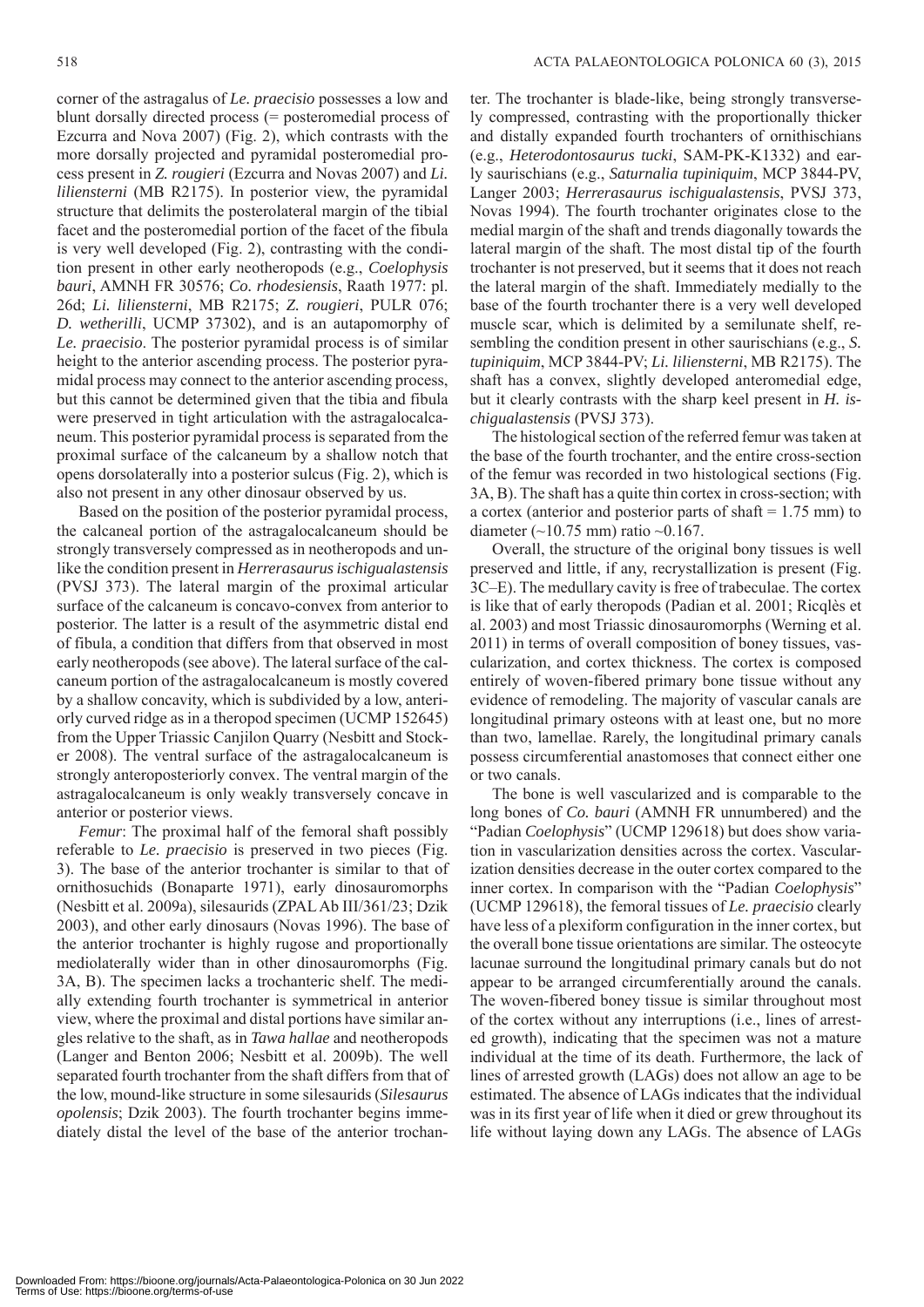

in femora about the size of that of *Le. praecisio* appears to be rather common among early dinosauriforms (e.g., *Coelophysis bauri* and *Asilisaurus kongwe*; Christopher Griffin and SJN unpublished data). The outermost cortex (i.e., the outer 10% of the radius of the cortex) has a slight transition to more parallel-fibered bone but no external fundamental system is present. No secondary osteons are present in the cortex as in the dinosauriform *A. kongwe* and the neotheropods *Co. bauri* (AMNH FR unnumbered) and the "Padian *Coelophysis*" (UCMP 129618).

*TMM 41936-1.1*: The left partial maxilla (Fig. 4) consists of the main body of the bone missing the distal tip of the anterior process, posterior half of the posterior (= horizontal) process, and the distal end of the dorsal  $(=$  ascending) process. In lateral view, the anterior portion of the maxilla is triangular with a low, sloping anterodorsal straight margin, a straight and horizontal ventral margin, and a posteriorly tapering anterior portion of the posterior process. The lateral surface of the maxilla bears a distinct antorbital fossa (Fig. 4) separated from the dorsal process by a thin ridge that curls posteriorly, creating a slight pocket. The extent of the lateral exposure of the antorbital fossa in TMM 41936-1.1 differs from the minute lateral exposure of the antorbital fossae of *Tawa hallae* (GR 241), *Herrerasaurus ischigualastensis*  (PVSJ 407), and *Daemonosaurus chauliodus* (CM 76821). This ridge continues ventrally, becomes less pronounced and turns posteriorly about half the dorsoventral distance from the ventral edge. More posteriorly, the antorbital fossa is only separated from the rest of the body of the maxilla by a low ridge, thus lacking the alveolar ridge present in several early saurischians (e.g., *Eoraptor lunensis*, PVSJ 512; *Zupaysaurus rougieri*, PULR 076; *Li. liliensterni*, MB R2175; *Co. bauri*, AMNH FR 7224; *Co. rhodesiensis*, QG1; *Eodromaeus murphi*, PVSJ 561). Overall, the shape of the ridge demarcating the antorbital fossa is "squared-off" as in the putative sauropodomorph *Eoraptor lunensis* (Sereno et al. 2013), and some basal neotheropods (e.g., *Z. rougieri*, Ezcurra 2007; "*Syntarsus*" *kayentakatae*, MNA V2623; *Co. rhodesiensis*, cast of QG1; Rauhut 2003). The promaxillary foramen observed in some neotheropods (Rauhut 2003) and small fossae within the antorbital fossa are clearly absent in TMM 41936- 1.1. The straight dorsal margin of the posterior process of the maxilla forms the ventral margin of the antorbital fenestra. Although incomplete because of the loss of part of the dorsal process of the maxilla, the preserved anterior extent of the antorbital fenestra suggests that the angle of the anterior portion of the antorbital fenestra was acute unlike the condition in *T. hallae* (GR 241), *Eodromaeus murphi* (PVSJ 560), *Eoraptor lunensis* (Sereno et al. 2013), *Co. bauri* (CM 31374),

Fig. 3. The referred left femur of neotheropod *Lepidus praecisio* gen. et sp. nov., Otis Chalk area, Dockum Group, Late Triassic (TMM 41936-1.3) in anterior (**A**) and posterior (**B**) views and the bone tissues of the femur (**D**) through the entire cortex on the anterolateral side (**C**) and the middle and outer cortex on the posterolateral side (**D**). Arrows indicate the direction of the external surface of the femur.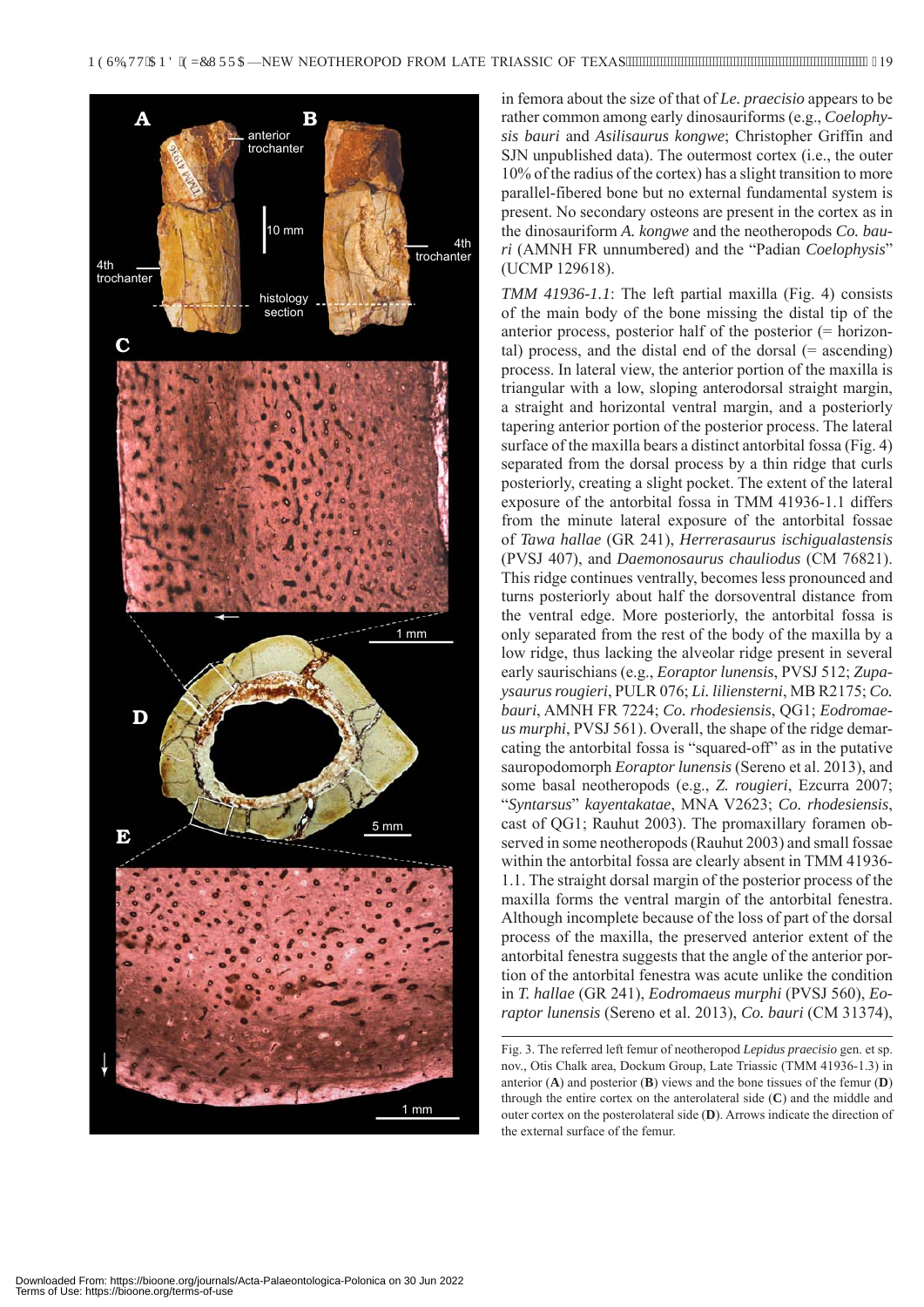

Fig. 4. Partial left maxilla of an archosaur (TMM 41936-1.1), Otis Chalk area, Dockum Group, Late Triassic, found with and possibly referable to neotheropod *Lepidus praecisio* gen. et sp. nov., in lateral (**A**), ventral (**B**), and medial (**C**) views, arrows indicate anterior direction. **D**. A replacement tooth in labial view within the fourth alveolus in anterolateral view  $(D_2)$ , close up  $(D_1)$ .

and *H. ischigualastensis* (PVSJ 407). The anterior portion of the maxilla tapers anteroventrally, but the shape of its anteriormost portion is not known because it is slightly broken. The preserved portion of the anterior process is nearly flat laterally as in *Co. bauri* (CM 31374), but with no indication that there was any ventral (as in *Dilophosaurus wetherilli*; Welles 1984) or lateral (as in *Protosuchus richardsoni*; Colbert and Mook 1951) notch. Anteriorly, the angle between the ventral margin and the anterodorsal margin of the anterior process is about 35° relative to the ventral margin. This angle is comparable to that of *Co. bauri* (CM 31374) and *Co. rhodesiensis* (cast of QG1), and contrasts with the lower angle present in "*S.*" *kayentakatae* (ca. 20°; MNA V2623) and the higher one present in *Z. rougieri* (ca. 45°; PULR 076). The thin anterodorsal margin is nearly straight and it is not clear if the maxilla participated in the external naris as in most

early neotheropods (Tykoski and Rowe 2004), but there is no facet for reception of the posterior  $(=$  maxillary) process of the premaxilla so it is conceivable that the maxilla (TMM 41936-1.1) could have participated in the external naris. The straight anterodorsal border of the dorsal process resembles that of *Co. bauri* (CM 31374). Two rows of nutrient foramina are present near the ventral edge of the maxilla, one row 1–2 millimeters above the ventral margin, and another paralleling and just ventral to the low ridge separating the antorbital fossa from the rest of the posterior process of the maxilla.

The medial surface of the maxilla is well preserved. The main body of the medial surface is smooth with few distinguishing features, without an antrum anterior to the anterior margin of the antorbital fenestra. A distinct step paralleling the ventral margin of the bone separates the medially inflated main body from the interdental plates and tooth-bearing margin. Each interdental plate is polygonal with a ventrally directed vertex, bears some small irregular striations, is dorsoventrally low, and there is no evidence of fusion across each plate (Fig. 4). The distinct palatal process of the maxilla is located at the anterior margin of the medial side and the lateral edge of the process is clearly separated from the medial side of the anteriormost portion of the maxilla (a bit of matrix was left in this area to stabilize the anteriormost portion of the maxilla) (Fig. 4). Medially, the articulation surface of the palatal process has two deep longitudinal grooves separated from each other by a very thin ridge. The entire long axis of the palatal process projects anteroventrally with an angle of 10° relative to the horizontal ventral margin of the maxilla as in *T. hallae* (GR 241); most other early dinosaur maxillae are either broken in this area or the area is covered by other cranial elements (e.g., *Co. bauri*). This anteroventral deflection of the process suggests that the premaxilla may have been downturned, resembling the condition present in coelophysids (Colbert 1989), *Z. rougieri* (Ezcurra 2007), and *D. wetherilli* (UCMP 37303).

The preserved portion of the maxilla contains seven alveoli, where the anteriormost alveolus is only partially preserved (Fig. 4B). The alveoli are oval with the long axis oriented anteroposteriorly. The size of the alveoli increase through the first four positions and then each alveolus posterior to the third position remain similar in size. Alveoli five and six preserve the root in situ, but the crowns are completely missing (Fig. 4). An unerupted tooth crown is preserved within the fourth alveolus (Fig. 4D), and the tip of a replacement tooth is visible between interdental plates medial to the broken tooth in the sixth alveolus. The mesial edge of the crown of the unerupted tooth is convex whereas the distal edge is concave, resulting in a recurved crown. It is also labiolingually compressed. Fine serrations extend along both mesial and distal carina, and there are four serrations per millimeter in the visible portions of the crown, matching serration densities documented in *Lophostropheus airelensis* (Ezcurra and Cuny 2007) and *D. wetherilli* (Welles 1984), but much coarser than those of *Co. bauri* (Colbert 1989) or *T. hallae* (Nesbitt et al. 2009).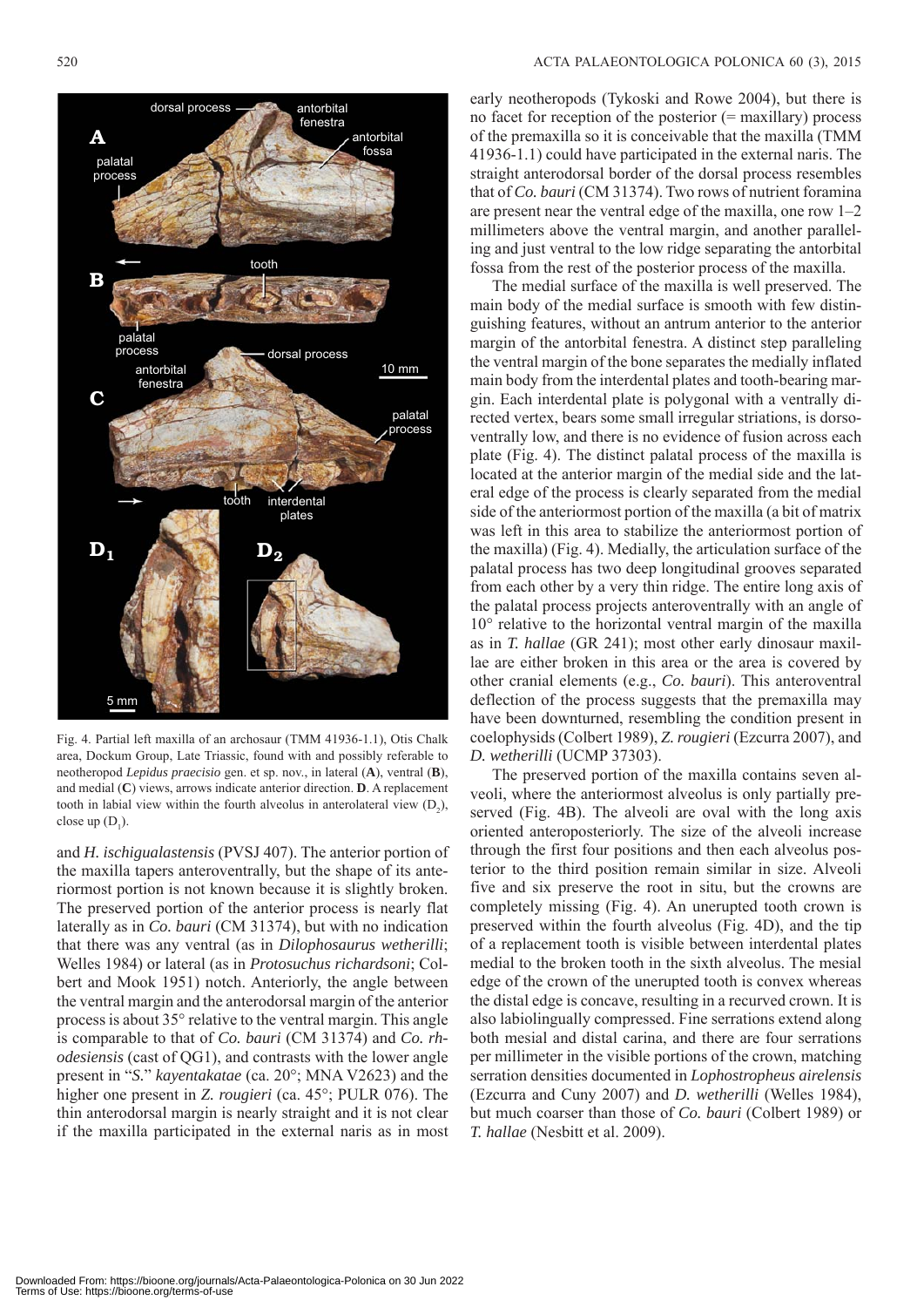The formal attribution of this maxilla to *Le. praecisio* (TMM 41936-1.3) is nearly impossible given that the maxilla does not preserve any unambiguous synapomorphies or unique character combinations with neotheropods or even with dinosauromorphs. Nevertheless, the morphology of TMM 41936-1.1 is not present in any known Otis Chalk taxa that preserve skulls, or those taxa otherwise found in the Dockum Group or Chinle Formation. The presence of an antorbital fenestra and fossa on the posterior portion of the maxilla clearly places the specimen within Archosauria (Nesbitt 2011). Furthermore, the character states described above are consistent with, but not exclusive to, neotheropods. Thus, our very tentative referral of the maxilla (TMM 41936-1.1) to the same taxon as TMM 41936-1.3 can only be tested with the discovery of new material from the older Upper Triassic deposits of the Otis Chalk area or strata of a similar age.

*Geographic and stratigraphic range*.—Type locality and horizon only.

# Phylogenetic relationships

To test the phylogenetic relationships of *Lepidus praecisio*, we utilized the original dataset of Nesbitt et al. (2009b) as modified by Ezcurra and Brusatte (2011). We further modified the version presented in Ezcurra and Brusatte (2011) by updating scorings of taxa based on discovered coding errors, new interpretations following extensive descriptions (e.g., *Eoraptor lunensis*; Sereno et al. 2013), and further personal [observations \(see SOM 1 in Supplementary Online Material](http://app.pan.pl/SOM/app60-Nesbitt_Ezcurra_SOM.pdf)  available at http://app.pan.pl/SOM/app60-Nesbitt\_Ezcurra\_ SOM.pdf). In addition, we added four characters and the recently published early theropod taxon *Eodromaeus murphi* (Martinez et al. 2011). The resulting matrix consists of 343 characters and 45 total taxa ([SOM 2\).](http://app.pan.pl/SOM/app60-Nesbitt_Ezcurra_SOM.pdf) We scored *Le. praecisio* as two different terminals, one including only the holotypic specimen TMM 41936-1.3 (ankle complex) and another terminal including the holotype and tentatively referred specimens (femur and maxilla). We were able to score 26 out of 343 characters for the holotype and 47 characters for the combined terminal.

The outgroup choice follows Nesbitt et al. (2009b) and the following multistate characters were ordered: 17, 30, 67, 128, 174, 184, 213, 219, 231, 236, 248, 253, 254, 273, 329, and 343. The data matrix was analyzed under equally weighted parsimony using TNT 1.1 (Goloboff et al. 2008). A heuristic search of 1,000 replications of Wagner trees (with random addition sequence) followed by TBR (tree bisection and reconnection) branch swapping (holding 10 trees per replicate) was performed. Zero length branches among all of the recovered MPTs (most parsimonious trees) were collapsed (i.e., rule 1 of Coddington and Scharff 1994). Two alternative analyses were conducted, one including only the holotype of *Le. praecisio* and a second including its holotype and tentatively referred specimens.

Our analysis of the data matrix that includes the holotype of *Le. praecisio* resulted in 6 MPT of 1058 steps, with a CI (consistency index) 0.5311 and a RI (retention index) 0.8250 (Fig. 5). The best score was hit 773 times out of the 1000 replications. We find *Le. praecisio* as a coelophysid neotheropod more closely related to *Co. bauri* than to "*Syntarsus*" *kayentakatae*. More specifically, *Le. praecisio* falls into a polytomy with *Co. bauri* and *Co. rhodesiensis* + *Ca. arizonensis*. *Lepidus praecisio* is supported as a member of the clade of *Eodromaeus murphi* + Neotheropoda because the posterolateral margin of the distal end of the tibia is concave (character 255-1) and the posterior face of the distal end of the tibia has a distinct proximodistally oriented ridge (character 256-1). The position of *Le. praecisio* within Coelophysidae is supported by the presence of a diagonal tuberosity on the anterior surface of the distal end of tibia (character 333-1).

The comparable scores of *Le. praecisio* and *Co. bauri* are nearly identical and in fact, they only differ in one scoring difference: *Co. bauri* is scored as having a deeply concave ventral margin of the astragalus (state 0) whereas *Le. praecisio* is scored as having a only slightly concave or straight ventral margin of the astragalus (state 1) in character 336. Indeed, one of the most parsimonious trees finds TMM 41936-1.3 as the sister-taxon of *Co. bauri*. However, both taxa differ in several characters described above, including the autapomorphic characters described in the diagnosis.

The phylogenetic position of *Le. praecisio* as a saurischian more closely related to *Coelophysis* than *Eodromaeus murphi*, *Tawa hallae*, *Chindesaurus bryansmalli*, and herrerasaurids is rather well supported (Table 1). The Bremer

Table 1. Bremer index and bootstrap frequency supports for Saurischia and its less inclusive nodes of the strict consensus of the recovered MPTs for the phylogenetic analysis with only the holotype of *Lepidus praecisio* scored. The phylogenetic position of *L. praecisio* as a saurischian more closely related to *Coelophysis* than *Eudromaeus murphi*, *Tawa hallae*, *Chindesaurus bryansmalli*, and herrerasaurids is rather well supported. GC, group present/contradicted.

| Node                           | <b>Bremer</b><br>index | Absolute<br>bootstrap<br>frequency | GC bootstrap<br>frequency |
|--------------------------------|------------------------|------------------------------------|---------------------------|
| Saurischia                     | 2                      | 69%                                | 63%                       |
| Sauropodomorpha                | 1                      | 41%                                | 19%                       |
| Saturnalia+Plateosaurus        | 5                      | 94%                                | 93%                       |
| Efraasia+Plateosaurus          | $\overline{c}$         | 81%                                | 80%                       |
| Theropoda                      | $\mathfrak{D}$         | 41%                                | 32%                       |
| Herrerasauridae                | 1                      | 29%                                | 7%                        |
| Chindesaurus+Neotheropoda      | 1                      | 13%                                | 12%                       |
| Tawa+Neotheropoda              | 1                      | 35%                                | 25%                       |
| Eodromaeus+Neotheropoda        | 1                      | 29%                                | 8%                        |
| Neotheropoda                   | $\overline{2}$         | 69%                                | 63%                       |
| Coelophysoidea                 | 1                      | 35%                                | 28%                       |
| Lepidus praecisio +Coelophysis | 1                      | 49%                                | 42%                       |
| $Camposaurus+C.$ rhodesiensis  | 1                      | 47%                                | 34%                       |
| Dilophosaurus+Averostra        | $\overline{c}$         | 48%                                | 41%                       |
| Averostra                      | 3                      | 75%                                | 68%                       |
| Tetanurae                      | $\overline{2}$         | 69%                                | 60%                       |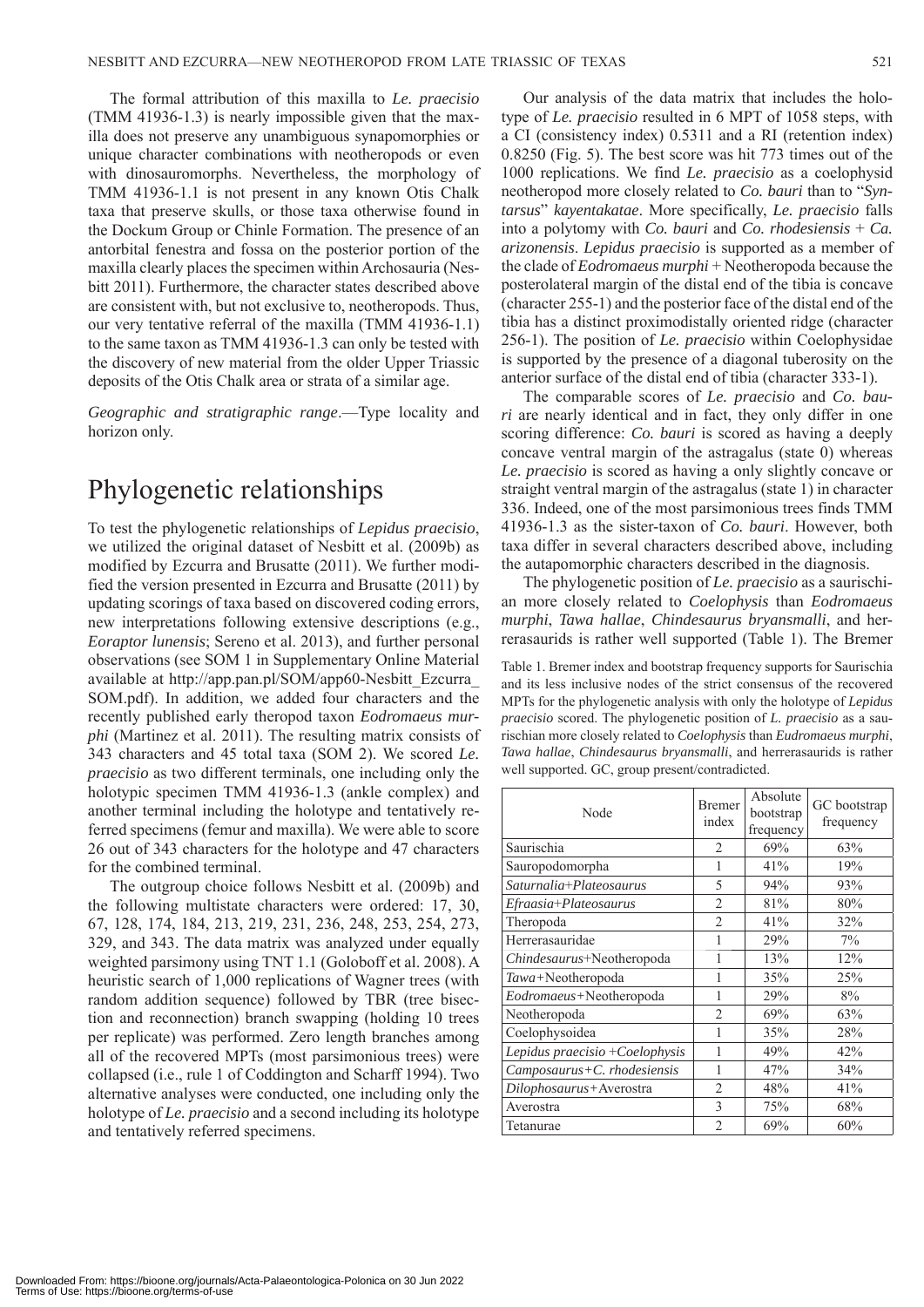

Fig. 5. Phylogenetic relationships of early theropod dinosaurs recovered here highlighting the phylogenetic position of *Lepidus praecisio* gen. et sp. nov. with the holotype only (A), simplified strict consensus of six MPTs,  $TL = 1058$ ,  $CI = 0.5311$ ,  $RI = 0.8250$  or with all of the hypothesized material (**B**), simplified strict consensus of 18 MPTs,  $TL = 1061$ ,  $CI = 0.5383$ ,  $RI = 0.8303$ ). The original taxon list and relationships outside of Dinosauria and within Ornithischia are exactly the same as that of Nesbitt et al. (2009b).

support of Neotheropoda is 2 and the absolute and GC (group present/contradicted) bootstrap frequencies provide moderate support at 69% and 63%, respectively. Indeed, under suboptimal constrained topologies, three additional steps are necessary to break the monophyly of *Le. praecisio* and other neotheropods. *Lepidus praecisio* is supported as a member of Neotheropoda by the following synapomorphies (character enumeration follows that of Nesbitt et al. 2009b and Ezcurra and Brusatte 2011): fused astragalus and calcaneum (283-1); low anterior ascending process of the astragalus (273-1); calcaneum mediolaterally compressed (291-1); proximodistally extended ridge on the posteromedial surface of the tibia (256-1); and distinct scar on the anterior surface of the distal end of the tibia (333-1). In addition, six additional steps are necessary to find *Le. praecisio* as a herrerasaurid or sister-taxon of *Ch. bryansmalli*, and five extra steps to place it as the sister-taxon of *T. hallae*. However, the support for the recovered phylogenetic relationships of *Le. praecisio* as a neotheropod is particularly weak. Only one additional step is necessary to recover *Le. praecisio* as the sister-taxon of *Ca*. *arizonensis*, of "*Syntarsus*" *kayentakatae*, as the most basal coelophysoid or even as the sister-taxon of Neotheropoda. This result is not unexpected given that *Le. praecisio* was only scored from an ankle complex. Future discoveries may shed light on the phylogenetic position of this taxon, but currently available data strongly support its position as a neotheropod or its sister taxon.

The structure of our strict consensus differs from both the results of Nesbitt et al. (2009b) and Ezcurra and Brusatte (2011). The modification of scores of *Eoraptor lunensis* based on the comprehensive description of Sereno et al. (2013) resulted in the removal of the taxon as a close relative of *Tawa hallae* + Neotheropoda and placed it as the earliest diverging member of Sauropodomorpha. The herrerasaurids *Herrerasaurus ischigualastensis* and *Staurikosaurus pricei* were found in a clade as the sister taxon to other Theropoda, but the controversial *Chindesaurus bryansmalli* is now more closely related to neotheropods. Furthermore, *Liliensternus liliensterni* and *Zupaysaurus rougieri* are still found in a polytomy with the clade containing coelophysids as in Ezcurra and Brusatte (2011), whereas they were found closer to *Allosaurus fragilis* in Nesbitt et al. (2009b). Here, we find *Eodromaeus murphi* as the sister taxon of neotheropods instead of *T. hallae*, contrasting with the analysis of Martinez et al. (2011). The differences in the relationships of early theropods here, in Ezcurra and Brusatte (2011), and in Nesbitt et al. (2009b), demonstrate that much work remains to elucidate the phylogenetic relationships of the earliest theropods.

The second phylogenetic analysis that included the holotype and tentatively referred specimens of *Le. praecisio* as a single terminal (= *L. praecisio* combined) resulted in 18 MPT of 1061 steps, with a CI 0.5383 and a RI 0.8303 (Fig. 5). The best score was hit 686 times out of the 1000 replications. The topology of the strict consensus tree is very similar to that of the original analysis but with two differences. First, a polytomy was found at the base of Theropoda, composed of *E. murphi*, *T. hallae*, *Ch. bryansmalli*, and herrerasaurids. Second, *Le. praecisio* was recovered in an unresolved position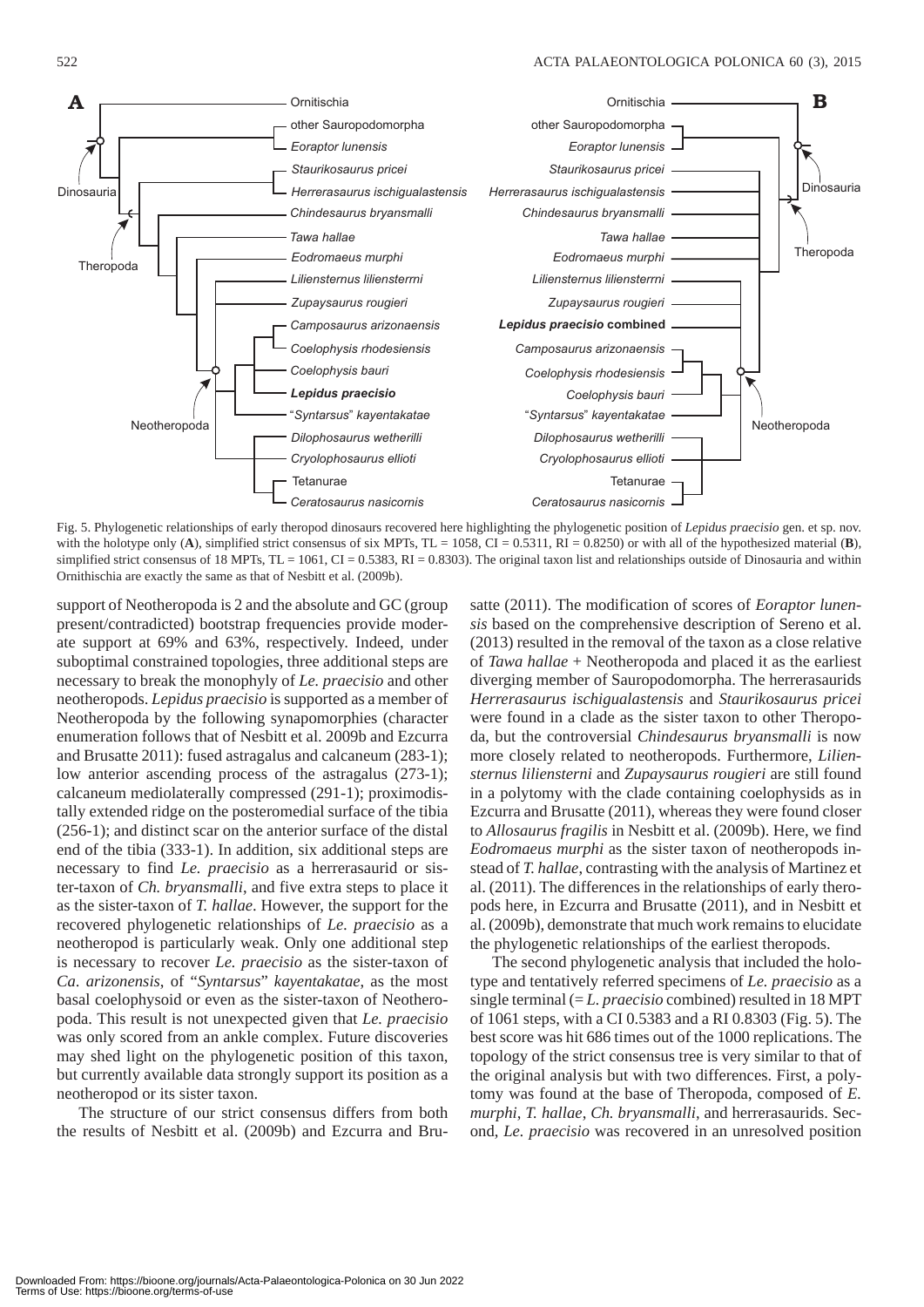at the base of Neotheropoda, together with *Z. rougieri*, *Li. liliensterni*, Coelophysoidea, and other neotheropods closer to averostrans. However, in all of 18 MPTs *Le. praecisio* was found within Coelophysoidea and in some of these trees as the sister-taxon of *Li. liliensterni* at the base of the group. Indeed, the strict reduced consensus tree generated after the a posteriori pruning of *Z. rougieri* shows *Le. praecisio* as a basal member of Coelophysoidea. The polytomy at the base of Neotheropoda is a result of the alternative positions of *Z. rougieri* and *Li. liliensterni* inside or outside Coelophysoidea and the sister-taxon relationship recovered between *Le. praecisio* and *Li. liliensterni* in one of the MPTs. Accordingly, the addition of the tentatively referred specimens of *Le. praecisio* to the data matrix still supports the position of the new species as a neotheropod and a coelophysoid, but in a more basal position among coelophysoids than suggested by the holotype alone.

## Discussion and conclusions

Dinosaur remains from Upper Triassic rocks of North America are rare compared to the abundance of the remains of other contemporary archosaurs (Nesbitt et al. 2007; Irmis et al. 2011). However, the Triassic dinosaur fossil record is improving especially because of reanalysis of previously discovered specimens either as already published or previously unreported remains (Hunt et al. 1998; Ezcurra 2006; Parker et al. 2006; Nesbitt et al. 2007; Irmis et al. 2007b). Furthermore, renewed field collections in dinosaur rich areas in the western United States has produced a wealth of new data (Heckert et al. 2003; Irmis et al. 2007a; Nesbitt et al. 2009b). This trend is likely driven by recent advances in recognizing the differences between dinosaurs and convergent pseudosuchians (e.g., *Effigia okeeffeae*; Nesbitt and Norell 2006; Nesbitt 2007) and other distantly related taxa (*Azendohsaurus*; Flynn et al. 2010), and piecing out plesiomorphic character states from synapomorphies that distinguishes dinosaurs from their closest relatives, non-dinosaurian dinosauromorphs (e.g., *Eucoelophysis baldwini*; Ezcurra 2006; Nesbitt et al. 2007).

Although the overall record of dinosaur evolution in North America is improving, the dinosaur sample becomes increasingly desolate deeper in the Late Triassic, particularly in the Dockum Group. Dinosaur remains from the same or similar stratigraphic position as the Otis Chalk locality in lowermost levels of the Dockum Group have been reported before (Elder 1978; Long and Murry 1995), but only recently has their assignment been confirmed by a synapomorphic approach (Stocker 2013a). Here, *Lepidus praecisio* represents the first confirmed member of Neotheropoda from the base of the Dockum Group. Furthermore, *Le. praecisio* does not appear to be present among the dinosaurian sampling from the nearby Otis Chalk quarries. The one of the two possible theropods known from Otis Chalk Quarry 3 are represented by an isolated femoral head (TMM 31100-523; Long and Murry 1995; Hunt et al. 1998; Nesbitt et al. 2007; Stocker 2013a) similar to that of the holotype of the much younger *Chindesaurus bryansmalli* (Long and Murry 1995). However, the assignment of TMM 31100-523 to *Ch. bryansmalli*  is not well supported given only a few observable character states, and the character states that are present in TMM 31100-523 do not differentiate this specimen from *H. ischigualastensis* and *Ch. bryansmalli*. Our phylogenetic analysis predicts that the femur of *Le. praecisio* would be more like that of *Co. bauri* from that of *H. ischigualastensis*. Using this reasoning, we conclude that *Le. praecisio* is different from the dinosaurian taxon represented by TMM 31100-523.

The second dinosaurian taxon from Otis Chalk Quarry 3 comprises an associated femur (TMM 31100-545), tibia (TMM 31100-1324), and other isolated limb bones (Stocker 2013a). The femur and tibia are similar in morphology to those of theropods outside of Neotheropoda (e.g., *Tawa hallae*; Nesbitt et al. 2009b), but appear to be more closely related to neotheropods than herrerasaurids (Stocker 2013a). The tibia of TMM 31100-1324 is the only element that can be compared directly to *Le. praecisio* and it is clear that TMM 31100-1324 lacks a proximodistally-oriented ridge on the posteromedial side. Thus, these dinosaurian remains (TMM 31100-545 and TMM 31100-1324) do not represent the same taxon as *Le. praecisio.*

The identification of *Le. praecisio* as a neotheropod dinosaur indicates that the clade was present near the onset of deposition of the Dockum Group (or at least the lowest fossiliferous localities). The uncertainty of the age of the bottom of the Dockum Group hampers the comparison of the timing of the earliest dinosaurs in North America. Yet, the presence of a neotheropod in the lower Dockum Group is in agreement with the neotheropod assignment of *Camposaurus arizonensis* from the lower levels of the Chinle Formation (Hunt et al. 1998; Nesbitt et al. 2007; Ezcurra and Brusatte 2011). Therefore, neotheropod dinosaurs were also part of the tetrapod assemblages during the onset of deposition of the Chinle Formation.

*Lepidus praecisio* also helps fill a gap in global Triassic theropod record. The important theropod records from the fossil rich Ischigualasto Formation in Argentina only documents non-neotheropod theropods (e.g., *Eodromaeus murphi*  and *H. ischigualastensis*; but see Langer and Benton 2006 for a different interpretation of the systematic position of *H. ischigualastensis* as non-theropod saurischian) whereas the conformably younger lying Los Colorados Formation only records a single member of Neotheropoda (*Zupaysaurus rougieri*) and an indeterminate theropod (Bonaparte 1971). In contrast, *Le. praecisio* demonstrates that the early dinosaur assemblages of North America comprised a mixture of neotheropods (e.g., *Camposaurus arizonensis*, *Coelophysis*) and their proximate outgroups (i.e., herrerasaurids and *Tawa hallae*) for the duration of the Norian stage (Nesbitt and Chatterjee 2008). This faunal composition resembles that present in coeval beds of Europe (Niedźwiedzki et al. 2014), but clearly contrasts with most European assemblages in the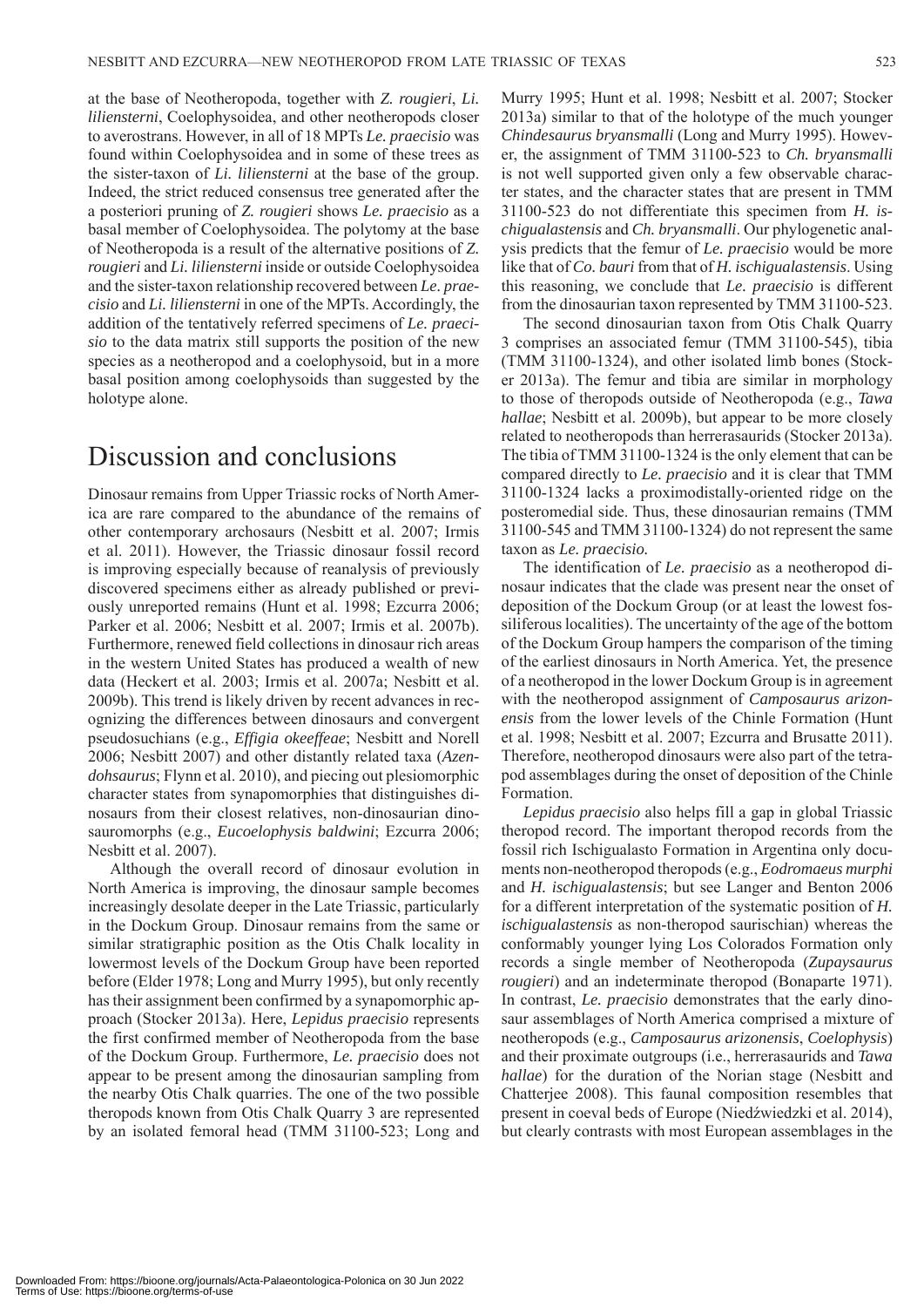absence of sauropodomorphs. On the other hand, herrerasaurids seem to have disappeared regionally in the middle-late Norian of South America (e.g., Los Colorados, Caturrita, and lower Elliot formations; Langer et al. 2010). Accordingly, the herrerasaurid-neotheropod assemblages of Europe and North America suggest stronger paleobiogeographic affinities between these areas than with those of Gondwana (pending future discoveries because of the biases of the fossil record), as was suggested by previous quantitative biogeographic analyses (Ezcurra 2010b).

### Acknowledgments

We thank Paul Sereno (University of Chicago, USA), Christopher Sagebiel (TMM), Alex Downs (GR), Carl Mehling (AMNH), Kevin Padian, Patricia Holroyd (both UCMP), Sergio Martin, Emilio Vaccari (both PULR), Ricardo Martínez (PVSJ), Claudia Malabarba (PUC), Max Langer (USP), and Daniela Schwarz-Wings (MB) for access to specimens. We also thank Michelle Stocker (Virginia Polytechnic Institute and State University, Blacksburg, USA), William Parker (PEFO), Randall Irmis (Utah Museum of Natural History, Salt Lake City, USA), Spencer Lucas (New Mexico Museum of Natural History, Albuquerque, USA), and Nathan Smith (Howard University, Washington D.C., USA) for helpful discussions on theropod anatomy and Upper Triassic stratigraphy. We thank Randall Irmis and Max Langer for helpful and informative reviews. Preparation of the specimens was undertaken by Ronald Tykoski (Perot Museum of Nature and Science, Dallas, USA) and finished by SJN. The research of MDE was supported by a grant of the DFG Emmy Noether Programme to Richard J. Butler (BU 2587/3- 1). This work was partially funded by National Science Foundation EAR grant #1349667 and funding from Virginia Tech.

## References

- Arcucci, A.B., and Coria, R.A. 2003. A new Triassic carnivorous dinosaur from Argentina. *Ameghiniana* 40: 217–228.
- Bakker, R.T. 1986. *The Dinosaur Heresies*. 481 pp. Bath Press, Avon.
- [Benton, M.J., Forth, J., and Langer, M.C. 2014. Models for the rise of the](http://dx.doi.org/10.1016/j.cub.2013.11.063)  dinosaurs. *Current Biology* 24: R87–R95.
- Bonaparte, J. F. 1971. Los tetrapodos del sector superior de la Formacion Los Colorados, La Rioja, Argentina. (Triásico Superior) I parte. *Opera Lilloana* 22: 1–183.
- Bonaparte, J.F. 1999. A new early Late Triassic saurischian dinosaurs from Rio Grande do Sul State, Brazil. *In*: Y. Tomida, T.H. Rich, and P. Vickers-Rich (eds.), Proceedings of the Second Gondwanan Dinosaur Symposium. *National Science Museum Monographs* 15: 89–109.
- [Brusatte, S.L., Benton, M.J., Ruta, M., and Lloyd, G.T. 2008. Superiority,](http://dx.doi.org/10.1126/science.1161833)  competition, and opportunism in the evolutionary radiation of dinosaurs. *Science* 321: 1485–1488.
- [Brusatte, S.L., Nesbitt, S. J., Irmis, R.B., Butler, R., Benton, M.J., and](http://dx.doi.org/10.1016/j.earscirev.2010.04.001)  Norell, M.A. 2010. The origin and early radiation of dinosaurs. *Earth-Science Reviews* 101: 68–100.
- [Butler, R.B., Rauhut, O.W.M., Stocker, M.R., and Bronowicz, R. 2014.](http://dx.doi.org/10.1111/zoj.12094)  Redescription of the phytosaurs *Paleorhinus* ("*Francosuchus*") *angustifrons* and *Ebrachosuchus neukami* from Germany, with implications for Late Triassic biochronology. *Zoological Journal of the Linnean Society* 170: 155–208.
- [Cabreira, S.F., Schultz, C.L., Bittencourt, J.S., Soares, M.B., Fortier, D.C.,](http://dx.doi.org/10.1007/s00114-011-0858-0)  Silva, L.R., and Langer, M.C. 2011. New stem-sauropodomorph (Di-

[nosauria, Saurischia\) from the Triassic of Brazil.](http://dx.doi.org/10.1007/s00114-011-0858-0) *Naturwissenschaften* 98: 1035–1040.

- Casamiquela, R.M. 1967. Un nuevo dinosaurio ornitisquio Triásico (*Pisanosaurus mertii*; Ornithopoda) de la Formacion Ischigualasto, Argentina. *Ameghiniana* 5: 47–64.
- [Coddington, J. and Scharff, N. 1994. Problems with zero-length branches.](http://dx.doi.org/10.1111/j.1096-0031.1994.tb00187.x) *Cladistics* 10: 415–423.
- Colbert, E.H. 1970. A saurischian dinosaur from the Triassic of Brazil. *American Museum Novitates* 2405: 1–39.
- Colbert, E.H. 1989. The Triassic dinosaur *Coelophysis*. *Bulletin of the Museum of Northern Arizona* 57: 1–174.
- Colbert, E.H. and Mook, C.C. 1951. The ancestoral crocodilian *Protosuchus*. *Bulletin of the American Museum of Natural History* 97: 143–182.
- Cope, E.D. 1869. Synopsis of the extinct Batrachia, Reptilia and Aves of North America. *Transactions of the American Philosophical Society, New Series* 14: 1–252.
- Cope, E.D. 1887. The dinosaurian genus *Coelurus*. *American Naturalist*  21: 367–369.
- [Dzik, J. 2003. A beaked herbivorous archosaur with dinosaur affinities](http://dx.doi.org/10.1671/A1097) from the early Late Triassic of Poland. *Journal of Vertebrate Paleontology* 23: 556–574.
- Elder, R.L. 1978. *Paleontology and Paleoecology of the Dockum Group, Upper Triassic, Howard County, Texas*. 206 pp. Unpublished M.Sc. Thesis, The University of Texas at Austin, Austin.
- Ezcurra, M.D. 2006. A review of the systematic position of the dinosauriform archosaur *Eucoelophysis baldwini* Sullivan and Lucas, 1999 from the Upper Triassic of New Mexico, USA. *Geodiversitas* 28: 649–684.
- [Ezcurra, M.D. 2007. The cranial anatomy of the coelophysoid theropod](http://dx.doi.org/10.1080/08912960600861467) *Zupaysaurus rougieri* (Upper Triassic, Argentina). *Historical Biology* 19: 185–202.
- [Ezcurra, M.D. 2010a. A new early dinosaur \(Saurischia: Sauropodomorpha\)](http://dx.doi.org/10.1080/14772019.2010.484650) from the Late Triassic of Argentina: a reassessment of dinosaur origin and phylogeny. *Journal of Systematic Palaeontology* 8: 371–425.
- [Ezcurra, M.D. 2010b. Biogeographic analysis of Triassic tetrapods: evi](http://dx.doi.org/10.1098/rspb.2010.0508)dence for biotic provincialism and driven sympatric cladogenesis in the early evolution of modern tetrapod lineages. *Proceedings of the Royal Society of London, Series* B 277: 2547–2552.
- [Ezcurra, M.D. and Brusatte, S.L. 2011. Taxonomic and phylogenetic reas](http://dx.doi.org/10.1111/j.1475-4983.2011.01069.x)sessment of the early neotheropod dinosaur *Camposaurus arizonensis* from the Late Triassic of North America. *Palaeontology* 54: 763–772.
- Ezcurra, M.D. and Cuny, G. 2007. The coelophysoid *Lophostropheus airelensis* nov. gen.: a review of the systematics of "*Liliensternus*" *airelensis* [from the Triassic–Jurassic outcrops of Normandy \(France\).](http://dx.doi.org/10.1671/0272-4634%282007%2927%5b73:TCLAGN%5d2.0.CO;2) *Journal of Vertebrate Paleontology* 27: 73–86.
- [Ezcurra, M.D. and Novas, F.E. 2007. Phylogenetic relationships of the Tri](http://dx.doi.org/10.1080/08912960600845791)assic theropod *Zupaysaurus rougieri* from NW Argentina. *Historical Biology* 19:35–72.
- [Flynn, J.J., Nesbitt, S.J., Parrish, J.M., Ranivoharimanana, L., and Wyss,](http://dx.doi.org/10.1111/j.1475-4983.2010.00954.x) A.R. 2010. A new taxon of *Azendohsaurus* (Diapsida: Archosauromorpha) from the Triassic Isalo Group of southwest Madagascar: cranium and mandible. *Palaeontology* 53: 669–688.
- Gauthier, J.A. 1986. Saurischian monophyly and the origin of birds. *Memoirs of the California Academy of Science* 8: 1–55.
- Gauthier, J. and Padian, K. 1985. Phylogenetic, functional, and aerodynamic analyses of the origin of birds and their flight. *In*: M.K. Hecht, J.H. Ostrom, G. Viohl, and P. Wellnhofer (eds.), *The Beginning of Birds*, 185–197. Freunde des Jura Museums, Eichstatt.
- [Goloboff, P., Farris, J., and Nixon, K. 2008. TNT: a free program for phy](http://dx.doi.org/10.1111/j.1096-0031.2008.00217.x)logenetic analysis. *Cladistics* 24: 774–786.
- Gregory, J.T. 1945. Osteology and relationships of *Trilophosaurus*. *University of Texas Publication* 4401: 273–359.
- Heckert, A.B., Zeigler, K.E., Lucas, S.G. and Rinehart, L.F. 2003. Coelophysids (Dinosauria: Theropoda) from the Upper Triassic (Revueltian) Snyder Quarry. *New Mexico Museum of Natural History and Science Bulletin* 24: 127–132.
- [Hunt, A.P. and Lucas, S.G. 1991. The](http://dx.doi.org/10.1007/BF02985783) *Paleorhinus* biochron and the cor-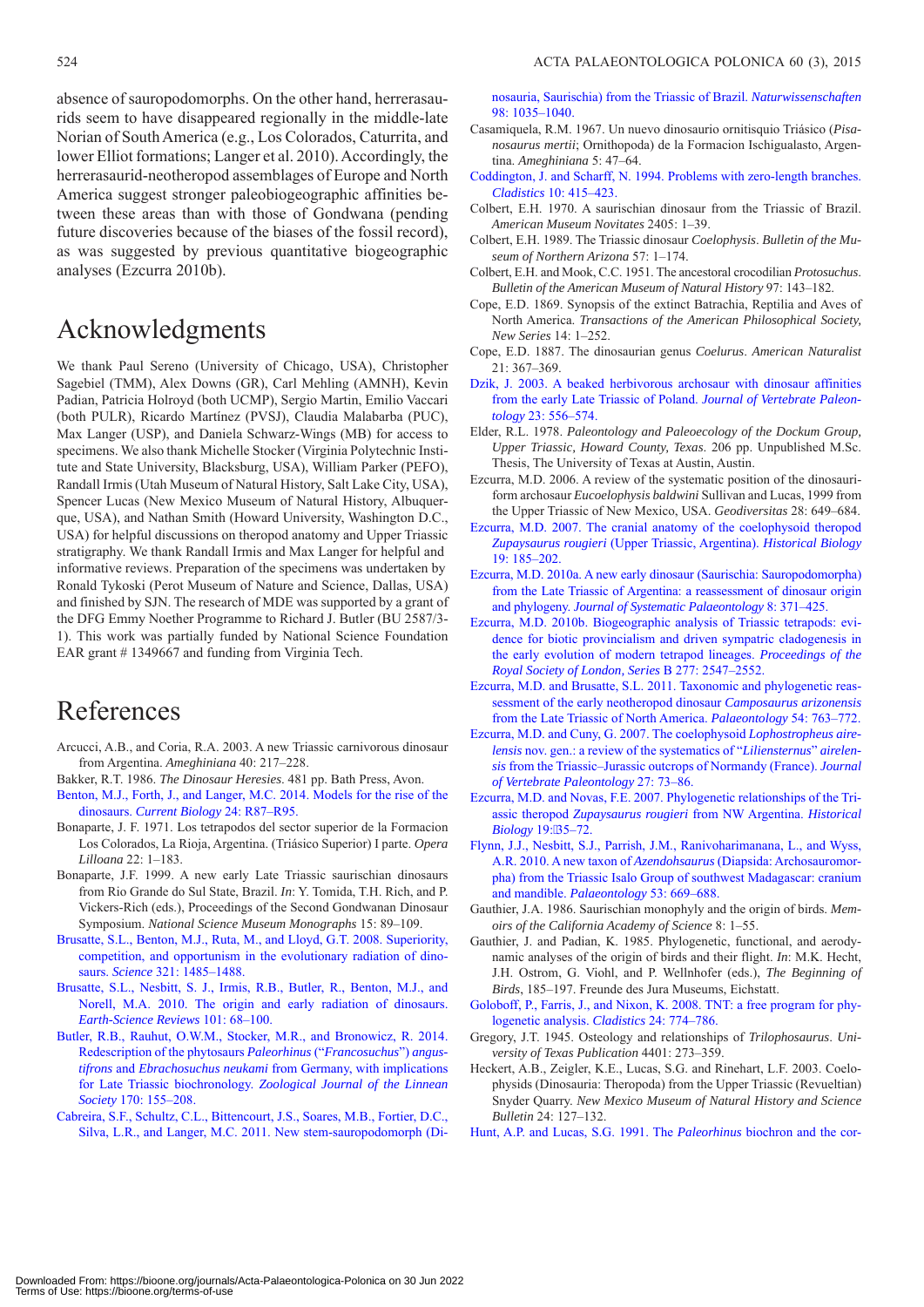[relation of the nonmarine Upper Triassic of Pangaea.](http://dx.doi.org/10.1007/BF02985783) *Palaeontology* 34: 191–198.

- [Hunt, A.P., Lucas, S.G., Heckert, A.B., Sullivan, R.M., and Lockley, M.G.](http://dx.doi.org/10.1016/S0016-6995%2898%2980123-X)  1998. Late Triassic dinosaurs from the western United States. *Geobios* 31: 511–531.
- [Irmis, R.B. 2011. Evaluating hypotheses for the early diversification of](http://dx.doi.org/10.1017/S1755691011020068) dinosaurs. *Earth and Environmental Science Transactions of the Royal Society of Edinburgh* 101:397–426.
- [Irmis, R.B., Mundil, R., Martz, J.W., and Parker, W.G. 2011. High-resolu](http://dx.doi.org/10.1016/j.epsl.2011.07.015)tion U–Pb ages from the Upper Triassic Chinle Formation (New Mexico, USA) support a diachronous rise of dinosaurs. *Earth and Planetary Science Letters* 309: 258–267.
- [Irmis, R.B., Nesbitt, S.J., Padian, K., Smith, N.D., Turner, A.H., Woody,](http://dx.doi.org/10.1126/science.1143325)  D., and Downs, A. 2007a. A Late Triassic dinosauromorph assemblage from New Mexico and the rise of dinosaurs. *Science* 317: 358–361.
- [Irmis, R.B., Parker, W.G., Nesbitt, S.J., and Liu, J. 2007b. Ornithischian](http://dx.doi.org/10.1080/08912960600719988)  dinosaurs: the Triassic record. *Historical Biology* 18: 3–22.
- Langer, M.C. 2003. The pelvic and hindlimb anatomy of the stem-sauropod *Saturnalia tupiniquim*. *Paleobios* 23: 1–40.
- [Langer, M.C. 2004. Basal saurischians.](http://dx.doi.org/10.1525/california/9780520242098.003.0004) *In*: D.B. Weishampel, P. Dodson, and H. Osmólska (eds.), *The Dinosauria, 2nd Edition*, 25–46. University of California Press, Berkeley.
- [Langer, M.C. 2014. The origins of Dinosauria: much ado about nothing.](http://dx.doi.org/10.1111/pala.12108)  *Palaeontology* 57: 469–478.
- Langer, M.C., Abdala, F., Richter, M., and Benton, M.J. 1999. A sauropodomorph dinosaur from the Upper Triassic (Carnian) of southern Brazil. *Comptes Rendus de l'Academie des Sciences, Serie II* 329: 511–517.
- [Langer, M.C. and Benton, M.J. 2006. Early dinosaurs: A phylogenetic](http://dx.doi.org/10.1017/S1477201906001970)  study. *Journal of Systematic Palaeontology* 4: 309–358.
- [Langer, M.C., Ezcurra, M.D., Bittencourt, J.S., and Novas, F.E. 2010. The](http://dx.doi.org/10.1111/j.1469-185X.2009.00094.x)  origin and early evolution of dinosaurs. *Biological Reviews* 85: 55–110.
- Leal, L.A., Azevendo, S.A.K., Kellner, A.W.A., and Da Rosa, A.A.S. 2004. A new early dinosaur (Sauropodomorpha) from the Caturrita Formation (Late Triassic), Paraná Basin, Brazil. *Zootaxa* 690: 1–24.
- Lehman, T. 1994. The saga of the Dockum Group and the case of the Texas/New Mexico boundary fault. *In*: J. Ahlen, J. Peterson, and A.L. Bowsher (eds.), Geologic Activities in the 90s—Southwest Section of AAPG 1994, Ruidoso. New Mexico. *New Mexico Bureau of Mines and Mineral Resources Bulletin* 150 37–51.
- [Lehman, T. and Chatterjee, S. 2005. Depositional setting and vertebrate](http://dx.doi.org/10.1007/BF02702953)  biostratigraphy of the Triassic Dockum Group of Texas. *Journal of Earth Systems and Science* 114: 325–351.
- Long, R.A. and Murry, P.A. 1995. Late Triassic (Carnian and Norian) tetrapods from the southwestern United States. *New Mexico Museum of Natural History and Science Bulletin* 4: 1–254.
- [Lucas, S.G. 1998. Global Triassic tetrapod biostratigraphy and biochro](http://dx.doi.org/10.1016/S0031-0182%2898%2900117-5)nology. *Palaeogeography, Palaeoclimatology, Palaeoeocology* 143: 347–384.
- Lucas, S.G. and Anderson, O.J. 1993a. Stratigraphy of the Permian–Triassic boundary in southeastern New Mexico and West Texas. *New Mexico Geological Society Guidebook* 44: 219–230.
- Lucas, S.G. and Anderson, O.J. 1993b. Triassic stratigraphy in southeastern New Mexico and southwestern Texas. *New Mexico Geological Society Guidebook* 44: 231–235.
- Marsh, O.C. 1881. Principal characters of American Jurassic dinosaurs. *American Journal of Science (3rd series)* 21: 417–423.
- [Martinez, R.N. and Alcober, O.A. 2009. A basal sauropodomorph \(Dinosau](http://dx.doi.org/10.1371/journal.pone.0004397)ria: Saurischia) from the Ischigualasto Formation (Triassic, Carnian) and the early evolution of Sauropodomorpha. *PLoS ONE* 4: e4397.
- [Martinez, R.N., Sereno, P.C., Alcober, O.A., Colombi, C.E., Renne, P.R.,](http://dx.doi.org/10.1126/science.1198467)  Montañez, I.P., and Currie, B.S. 2011. A basal dinosaur from the dawn of the dinosaur era in southwestern Pangaea. *Science* 331: 206–210.
- Martz, J.W. 2008. *Lithostratigraphy, Chemostratigraphy, and Vertebrate Biostratigraphy of the Dockum Group (Upper Triassic), of Southern Garza County, West Texas*. 504 pp. Unpublished Ph.D. Dissertation, Texas Tech University, Lubbock.
- Nesbitt, S.J. 2007. The anatomy of *Effigia okeeffeae* (Archosauria, Suchia), [theropod convergence, and the distribution of related taxa.](http://dx.doi.org/10.1206/0003-0090%282007%29302%5b1:TAOEOA%5d2.0.CO;2) *Bulletin of the American Museum of Natural History* 302: 1–84.
- [Nesbitt, S.J. 2011. The early evolution of Archosauria: relationships and](http://dx.doi.org/10.1206/352.1) the origin of major clades. *Bulletin of the American Museum of Natural History* 352:1–292.
- Nesbitt, S.J. and Chatterjee, S. 2008. Late Triassic dinosauriforms from the Post Quarry and surrounding areas, west Texas, U.S.A. *Neues Jahrbuch für Geologie und Paläeontologie Abhandlungen* 2008: 143–156.
- [Nesbitt, S.J. and Norell, M.A. 2006. Extreme convergence in the body plans](http://dx.doi.org/10.1098/rspb.2005.3426) of an early suchian (Archosauria) and ornithomimid dinosaurs (Theropoda). *Proceedings of the Royal Society of London B* 273: 1045–1048.
- [Nesbitt, S.J. and Stocker, M.R. 2008. The vertebrate assemblage of the](http://dx.doi.org/10.1671/0272-4634-28.4.1063) Late Triassic Canjilon Quarry (northern New Mexico, USA), and the importance of apomorphy-based assemblage comparisons. *Journal of Vertebrate Paleontology* 28: 1063–1072.
- [Nesbitt, S.J., Irmis, R.B., and Parker, W.G. 2007. A critical re-evaluation of](http://dx.doi.org/10.1017/S1477201907002040) the Late Triassic dinosaur taxa of North America. *Journal of Systematic Palaeontology* 5: 209–243.
- [Nesbitt, S.J., Irmis, R.B., Parker, W.G., Smith, N.D., Turner, A.H., and](http://dx.doi.org/10.1671/039.029.0218) Rowe, T. 2009a. Hindlimb osteology and distribution of basal dinosauromorphs from the Late Triassic of North America. *Journal of Vertebrate Paleontology* 29: 498–516.
- [Nesbitt, S.J., Smith, N.D., Irmis, R.B., Turner, A.H., Downs, A., and](http://dx.doi.org/10.1126/science.1180350) Norell, M.A. 2009b. A complete skeleton of a Late Triassic saurischian and the early evolution of dinosaurs. *Science* 326: 1530–1533.
- Niedźwiedzki, G., Brusatte, S.L., Sulej, T., and Butler, R.J. 2014. Basal [dinosauriform and theropod dinosaurs from the mid-Late Norian \(Late](http://dx.doi.org/10.1111/pala.12107) Triassic) of Poland: Implications for Triassic dinosaur evolution and dsitribution. *Palaeontology* 57: 1121–1142.
- Nopsca, F. von 1928. The genera of reptiles. *Paleobiologica* 1: 163–188.
- [Novas, F.E. 1994. New information on the systematics and postcranial](http://dx.doi.org/10.1080/02724634.1994.10011523) skeleton of *Herrerasaurus ischigualastensis* (Theropoda: Herrerasauridae) from the Ischigualasto Formation (Upper Triassic) of Argentina. *Journal of Vertebrate Paleontology* 13: 400–423.
- [Novas, F.E. 1996. Dinosaur monophyly.](http://dx.doi.org/10.1080/02724634.1996.10011361) *Journal of Vertebrate Paleontology* 16:723–741.
- Padian, K. 1986. On the type material of *Coelophysis* (Saurischia: Theropoda), and a new specimen from the Petrified Forest of Arizona (Late Triassic, Chinle Formation). *In*: K. Padian (ed.), *The Beginning of the Age of Dinosaurs*, 45–60. Cambridge University Press, Cambridge.
- [Padian, K., Ricqlès, A.J. de, and Horner, J. R. 2001. Dinosaurian growth](http://dx.doi.org/10.1038/35086500) rates and bird origins. *Nature* 412: 405–408.
- [Parker, W.G. and Martz, J.W. 2011. The Late Triassic \(Norian\) Adamani](http://dx.doi.org/10.1017/S1755691011020020)an–Revueltian tetrapod faunal transition in the Chinle Formation of Petrified Forest National Park, Arizona. *Earth and Environmental Science Transactions of the Royal Society of Edinburgh* 101: 231–260.
- Parker, W.G., Irmis, R.B., and Nesbitt, S.J. 2006. Review of the Late Triassic dinosaur record from Petrified Forest National Park, Arizona. *Museum of Northern Arizona Bulletin* 62: 160–161.
- Raath, R.A. 1977. *The Anatomy of the Triassic Theropod* Syntarsus rhodesiensis *(Saurischia: Podokesauridae) and a Consideration of its Biology*. 233 pp. Unpublished Ph.D. Dissertation, Rhodes University, Salisbury, Rhodesia.
- [Ramezani, J., Fastovsky, D.E., and Bowring, S.A. 2014. Revised chronos](http://dx.doi.org/10.2475/06.2014.01)tratigraphy of the lower Chinle Formation strata in Arizona and New Mexico (USA): High-precision U-Pb geochronological constraints on the Late Triassic evolution of dinosaurs. *American Journal of Science* 214: 981–1008.
- [Ramezani, J., Hoke, G.D., Fastovsky, D.E., Bowring, S.A., Therrien, F.,](http://dx.doi.org/10.1130/B30433.1) Dworkin, S.I., Atchley, S.C., and Nordt, L.C. 2011. High-precision U-Pb zircon geochronology of the Late Triassic Chinle Formation, Petrified Forest National Park (Arizona, USA): Temporal constraints on the early evolution of dinosaurs. *Geological Society of American Bulletin* 123: 2142–2159.
- Rauhut, O.W.M. 2003. The interrelationships and evolution of basal theropod dinosaurs. *Special Papers in Palaeontology* 69: 1–214.